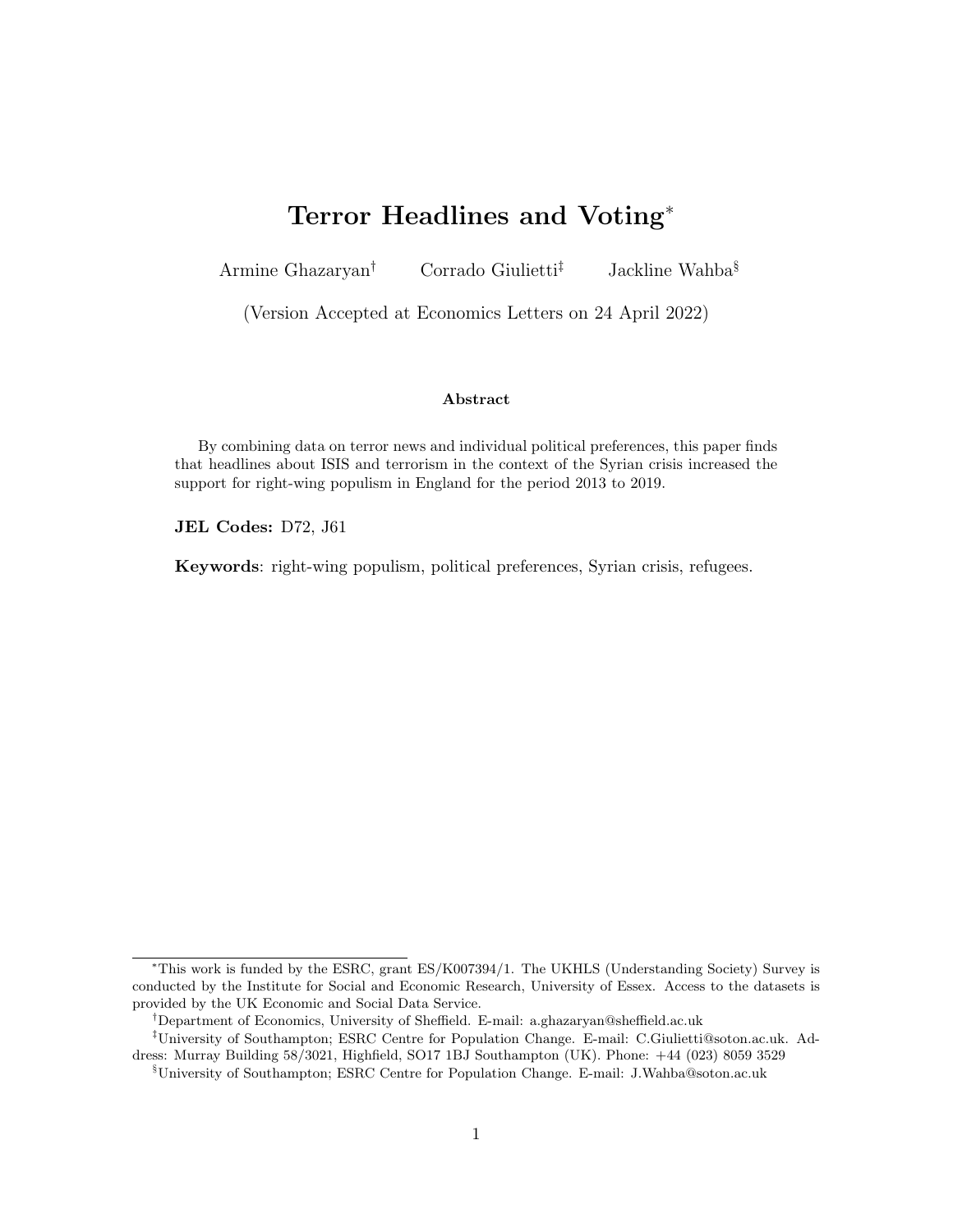### 1 Introduction

The recent war in Syria has had widespread effects, including the triggering of one of the most significant refugee crises in Europe. The influx of refugees has led to growing public concerns and anti-immigrant sentiment (?), and has contributed to a rise of support for far-right and right-wing populist parties in several European countries. For example, ? and ? find evidence that exposure to refugees, measured by the share of refugees in a locality, increases the voting shares for far-right parties.<sup>[1](#page-0-0)</sup>

In this paper, we examine a new channel through which the refugee crisis leads to growing support for right-wing populism: the exposure to terror news. Specifically, we investigate how news coverage of ISIS and terror in the context of the Syrian crisis has impacted political support for the UK Independence Party (UKIP) – the main right-wing populist party in England.

We focus on the period 2013 to 2019, a time when UKIP witnessed first a rapid and substantial surge in consensus and then a progressive decline. In 2014, UKIP started gaining importance thanks to some success in local elections but especially by winning a conspicuous amount of seats in the European Parliament Elections. In the 2015 general election – at the peak of its political success – UKIP obtained 12.6% of the total votes. The popularity and support for UKIP continued until mid-2016, when the UK voted for leaving the European Union. After then, UKIP went into a period of progressive decline, marked by frequent changes in leadership.

Drawing online information from three outlets spanning the political spectrum in England (BBC, the Guardian and the Daily Mail), we develop a measure – the Terror News Index (TNI) – which is computed daily and provides information on the relative frequency of news on ISIS and terrorism in the context of the Syrian crisis. We focus on these type of news because refugees and terrorism are often correlated issues in the minds of the public.<sup>[2](#page-0-0)</sup> At the same time, the Syrian civil war has been the salient event in terms of the refugee crisis.

We then merge this index with individual level panel data from Understanding Society, the UK Household Longitudinal Study (UKHLS). These data allow us to model the choice of supporting UKIP as a function of TNI using a fixed effect model, with the impact of terror news on political support being identified through within-individual variation of TNI. Our baseline result shows that an interquartile increase of TNI results in a 3.6% higher probability of supporting UKIP. However, the estimated effect varies substantially across

<sup>&</sup>lt;sup>1</sup>There is growing literature on the effects of immigration on voting, see for example ? for the UK, ? for France and ? for Austria. See ? for a review of the impacts of refugees on political and economic outcomes.

<sup>2</sup>For example, a Pew Research Center survey found that in eight out of the ten European nations surveyed, the majority of respondents believe that the inflow of refugees increases the likelihood of terrorism in their country (?)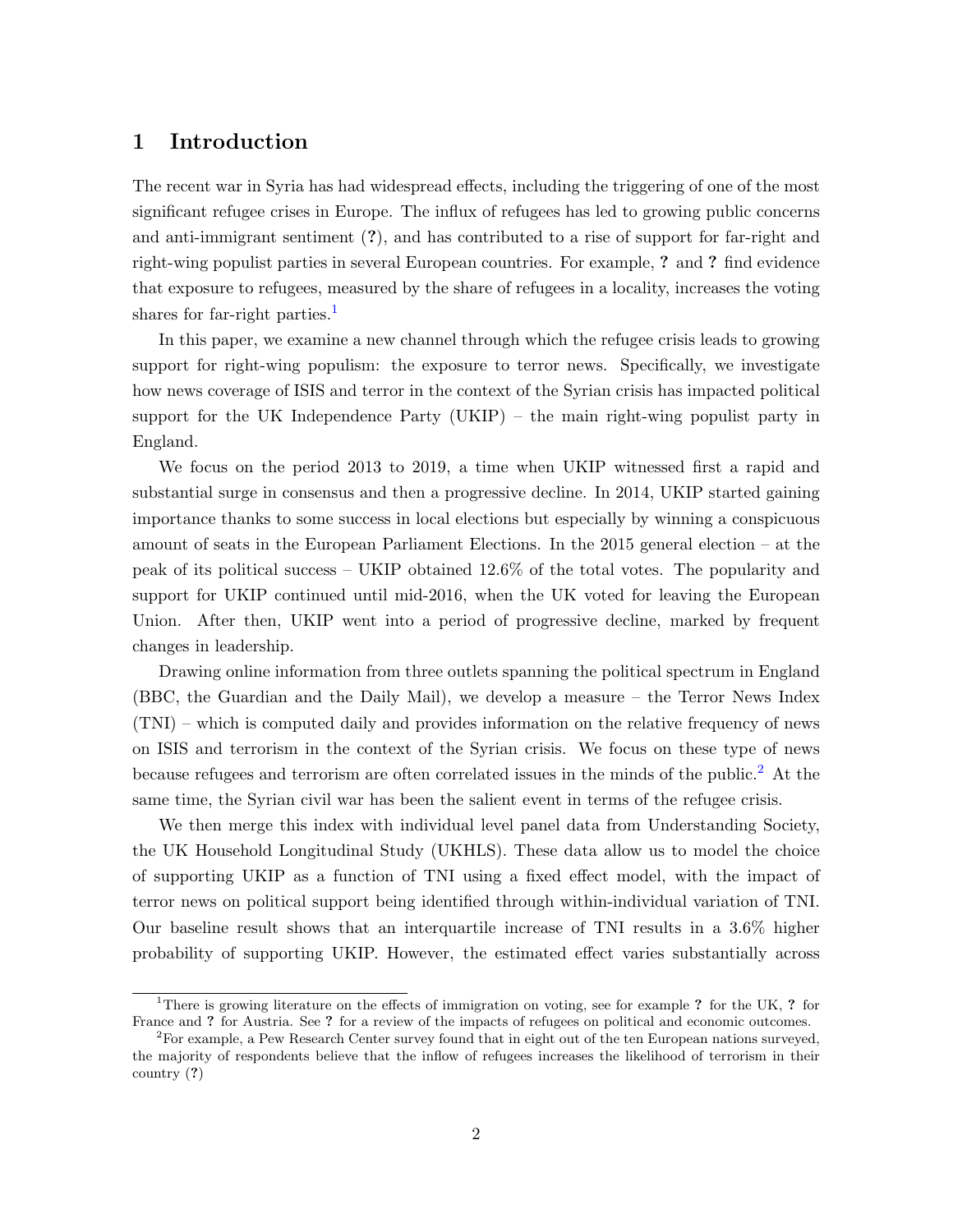groups, and is particularly large among UK-born older people, the unemployed and individuals with relatively low levels of education.

Our paper contributes to different literature strands. First, we contribute to studies on the role of media on public opinions and attitudes (e.g.,  $\hat{z}$ , and  $\hat{z}$ ) and voting behaviour (e.g., ???, and ?). Our study also relates to papers examining the link between media reporting of crimes, immigration and the effect on voting behavior (e.g., ?, and ?).

# 2 Data and Methodology

Our analyses focuses on England in the period 2013-2019. The data used in our analysis comes from two sources, the Internet Archive and Understanding Society. We obtained information on the outcome of interest – individuals' political support for UKIP – from Understanding Society, a nationally representative longitudinal survey. The survey is conducted throughout the year, with participants being interviewed with an interval of about 12 months between two consecutive waves. This structure is ideal to our scope, as it provides a longitudinal sample of individuals, continuously interviewed once per year, and uniformly distributed across the days of the year. Our sample covers Waves 5, 6, 7, 9 and 10 and consists of 38,776 individuals and a total of 106,824 observations (i.e., participants are observed on average 2.75 times). [3](#page-0-0) We construct the variable for UKIP political support based on the questions "which political party closest to" and "party would vote for tomorrow". We define a binary variable equal to 1 if individuals reply UKIP to either of the two questions.<sup>[4](#page-0-0)</sup> We also define binary indicators for political support to other parties, which we use in robustness tests. We then gather additional characteristics from the survey that are used as control variables in the analyses. Table [1](#page-3-0) shows the summary statistics of our sample, by political support. Characteristics of UKIP supporters are quite different from individuals supporting other parties, especially in terms of gender, ethnicity and education.

We gather daily data on news on terror through the snapshots of the news pages available through the Internet Archive ([https://web](https://web.archive.org).archive.org). To obtain data that encompass a representative readership in England – both in terms of size and political spectrum – we scrape all daily online headlines and lead paragraphs of the main news pages of the BBC, the Guardian and the Daily Mail websites. Across the three sources and for each day, we code as terror news the articles concerning ISIS and terrorism that are related to the Syrian crisis. We do so by selecting the headlines and lead paragraphs that mention the keywords "Syria(n)" or "refugee", and "IS(IS)", "ISIL", "Islamic State" or "terror" in the headlines.

 $3\Omega$ uestions on political preferences are not collected in Wave 8, which is thus excluded from the analysis.

<sup>&</sup>lt;sup>4</sup>Our definition of UKIP political support is in line with that of ?, although in their case they also include the "other" parties besides UKIP. We test the robustness of our results to the definition of ? in Table [A3](#page-11-0) of Appendix A.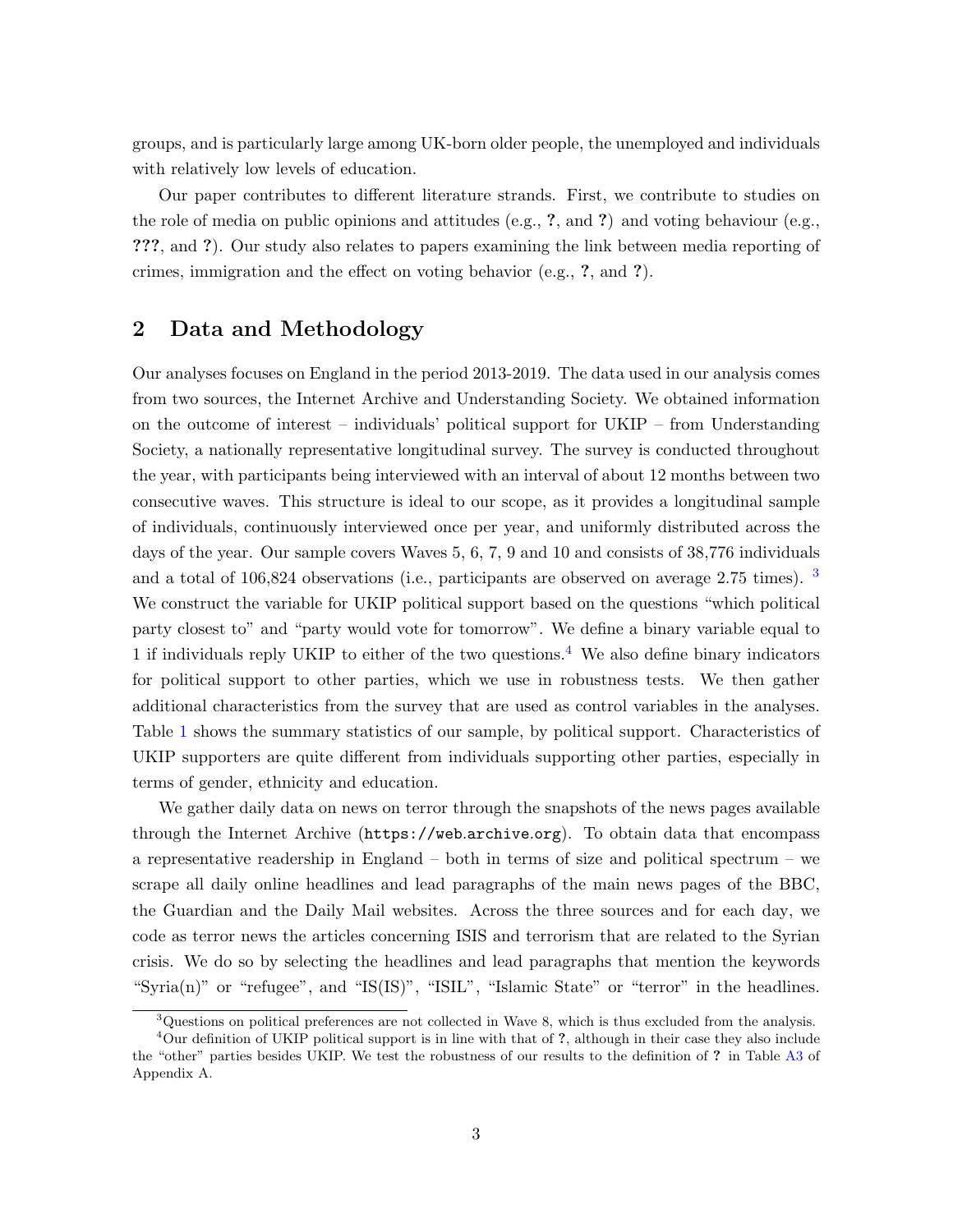We then define our key variable – the Terror News Index  $(TNI)$  – as the proportion of the daily number of terror news to the total daily number of news.<sup>[5](#page-0-0)</sup> For days when there are no news on terror across the three outlets, TNI is equal to 0.

<span id="page-3-0"></span>

|                                          | <b>UKIP</b> | Conservative | Labour  | Lib. Dem. | Other   | No Party | All     |
|------------------------------------------|-------------|--------------|---------|-----------|---------|----------|---------|
|                                          |             |              |         |           |         |          |         |
| Female $(D)$                             | 0.44        | 0.52         | 0.56    | 0.57      | 0.57    | 0.59     | 0.55    |
|                                          | (0.50)      | (0.50)       | (0.50)  | (0.50)    | (0.49)  | (0.49)   | (0.50)  |
| Age                                      | 54.70       | 55.12        | 47.24   | 52.46     | 44.30   | 44.21    | 49.70   |
|                                          | (16.87)     | (17.46)      | (17.55) | (17.42)   | (16.59) | (16.98)  | (17.88) |
| Born in the UK $(D)$                     | 0.96        | 0.90         | 0.75    | 0.88      | 0.88    | 0.85     | 0.84    |
|                                          | (0.21)      | (0.30)       | (0.43)  | (0.32)    | (0.33)  | (0.36)   | (0.37)  |
| Ethnicity: White $(D)$                   | 0.98        | 0.92         | 0.66    | 0.92      | 0.87    | 0.82     | 0.81    |
|                                          | (0.15)      | (0.28)       | (0.48)  | (0.28)    | (0.34)  | (0.39)   | (0.40)  |
| Married $(D)$                            | 0.71        | 0.73         | 0.63    | 0.70      | 0.59    | 0.59     | 0.66    |
|                                          | (0.45)      | (0.44)       | (0.48)  | (0.46)    | (0.49)  | (0.49)   | (0.47)  |
| Number of Children                       | 0.37        | 0.38         | 0.57    | 0.43      | 0.43    | 0.58     | 0.49    |
|                                          | (0.81)      | (0.80)       | (1.00)  | (0.83)    | (0.86)  | (0.98)   | (0.92)  |
| Educ: University Degree (D)              | 0.21        | 0.42         | 0.42    | 0.59      | 0.48    | 0.26     | 0.40    |
|                                          | (0.41)      | (0.49)       | (0.49)  | (0.49)    | (0.50)  | (0.44)   | (0.49)  |
| Educ: A-level $(D)$                      | 0.23        | 0.20         | 0.20    | 0.16      | 0.22    | 0.24     | 0.21    |
|                                          | (0.42)      | (0.40)       | (0.40)  | (0.37)    | (0.41)  | (0.43)   | (0.41)  |
| Educ: GCSE or Other Qualifications (D)   | 0.41        | 0.29         | 0.24    | 0.18      | 0.24    | 0.36     | 0.28    |
|                                          | (0.49)      | (0.45)       | (0.43)  | (0.38)    | (0.43)  | (0.48)   | (0.45)  |
| Educ: No or Missing Qualifications $(D)$ | 0.15        | 0.10         | 0.13    | 0.06      | 0.06    | 0.15     | 0.12    |
|                                          | (0.36)      | (0.29)       | (0.34)  | (0.25)    | (0.23)  | (0.36)   | (0.32)  |
| Unemployed $(D)$                         | 0.04        | 0.02         | 0.05    | 0.02      | 0.06    | 0.07     | 0.04    |
|                                          | (0.20)      | (0.12)       | (0.22)  | (0.15)    | (0.24)  | (0.25)   | (0.20)  |
| Monthly Income (log $\pounds$ )          | 6.94        | 7.20         | 6.83    | 7.19      | 6.79    | 6.69     | 6.94    |
|                                          | (1.40)      | (1.46)       | (1.81)  | (1.52)    | (1.87)  | (1.82)   | (1.69)  |
| Live in Rural Areas $(D)$                | 0.24        | 0.28         | 0.12    | 0.26      | 0.21    | 0.16     | 0.19    |
|                                          | (0.43)      | (0.45)       | (0.32)  | (0.44)    | (0.41)  | (0.36)   | (0.40)  |
| Avg. Number of Waves                     | 3.41        | 3.56         | 3.28    | 3.53      | 3.37    | 2.97     | 3.34    |
| Number of Observations                   | 6,408       | 31,304       | 38,746  | 7,296     | 5,784   | 17,286   | 106,824 |

Table 1: Summary Statistics - Individual Characteristics, 2013–2019

Source: Understanding Society: Waves 5/6/7/9/10. UK Data Service. SN: 6614, http://doi.org/10.5255/UKDA-SN-6614-15.

(D) indicates dummy variables. Standard deviations are in parentheses.

Married (D) is a binary variable that takes a value of one if the individual is married/civil partner or living as couple, and zero otherwise.

Foreign-born (D) is a binary variable that takes a value of one if the individual is not born in the UK, and is zero otherwise.

Educ: Degree (D): university or higher degree or other higher degree; Educ: A-level (D): A-level or similar; Educ: GCSE or Other Qualifications (D): GCSE or similar qualifications.

Monthly Income (log  $\mathcal{L}$ ) is the individual monthly income expressed in logs.

Avg. Number of Waves is the average number of waves respondents appear in the sample.

Figure [1](#page-4-0) shows the evolution of TNI for the period of interest. The value of the index rises around the end of 2014, at a time the Islamic State group was at the height of its expansion,

<sup>&</sup>lt;sup>5</sup>The news are summed across the three sources of data.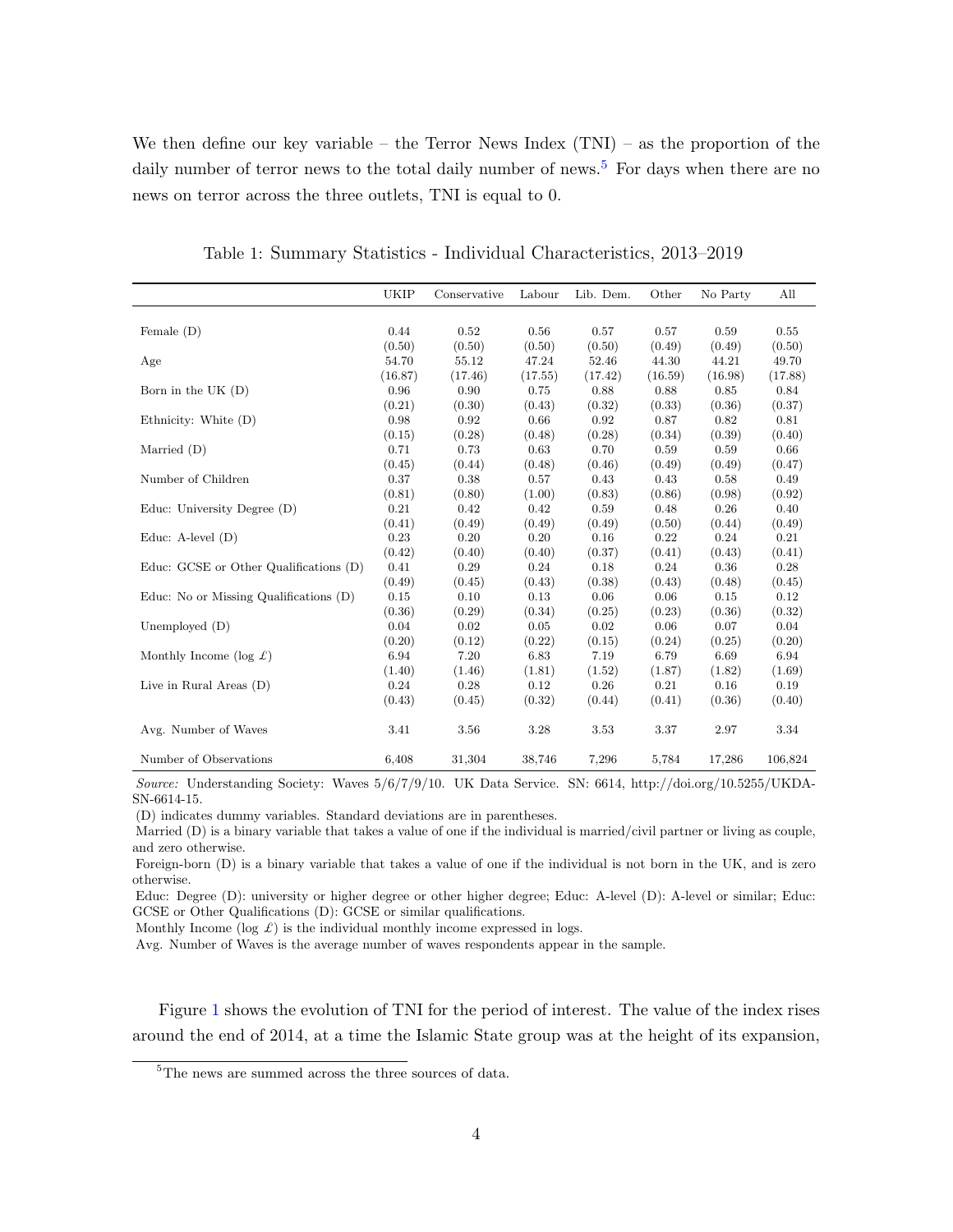having occupied large parts of Syria and Iraq. The TNI declines after 2016, experiencing some peak value at the end of October 2019, around the death of the Islamic State group's leader al-Baghdadi, which marks the fall of ISIS.



<span id="page-4-0"></span>

Source: Understanding Society: Waves 5/6/7/9/10. UK Data Service. SN: 6614, http://doi.org/10.5255/UKDA-SN-6614-15.

The figure represents a locally weighted regression of the Terror News Index (TNI) over the time period covered by the sample (bandwidth 0.005). TNI is defined as the daily number of headlines about the Syrian crisis that mention ISIS/terror over the daily number of headlines. TNI is equal to 0 for days with no terror news.

We then merge the microdata with the news on terror by matching the date of TNI with the interview date of Understanding Society. In our framework, we assume that individuals' preferences are influenced by the latest news, which we define as the news of the previous day. In other words, if an individual is interviewed, say, on a Tuesday, the relevant TNI for that individual would be that of Monday.

We estimate the effect of the Terror News Index on UKIP political support using the following fixed-effects linear probability model: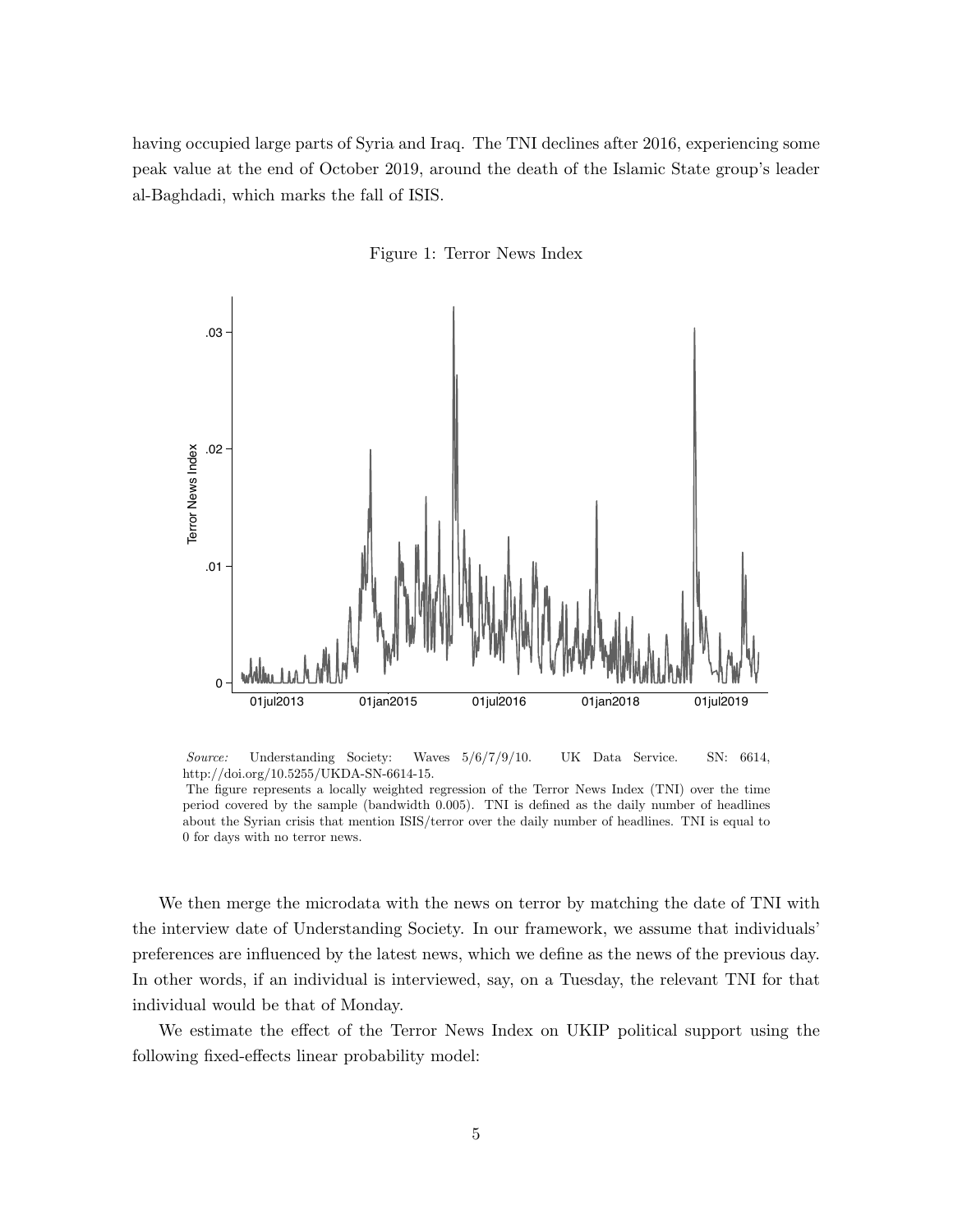<span id="page-5-0"></span>
$$
UKIP_{it} = \alpha + \beta TNI_t + \gamma X_{it} + \delta Z_t + a_i + \varepsilon_{it}
$$
\n(1)

 $UKIP<sub>it</sub>$  is a binary variable equal to one if the respondent would vote for, or feels closest to, UKIP and equal to zero otherwise and  $\text{TNI}_t$  is the Terror News Index at time t.  $X_{it}$ contains time-varying individual characteristics such as marital status, number of children, unemployment and income; it also contains interaction terms between the year dummies and time-invariant characteristics such as gender, age and education, plus interaction terms between the year dummies and the UK Government Office Region of residence dummies.  $Z_t$ contains time controls, including a linear time trend, year fixed effects, month fixed effects and day-of-the-week fixed effects. It also includes the UK Daily Economic Policy Uncertainty (EPU) Index developed by  $2.6$  $2.6$  Crucial to our identification strategy is  $a_i$ , capturing the individual unobserved effect. We estimate Equation [\(1\)](#page-5-0) using fixed effects, meaning that we identify the effect of interest leveraging within-individual variation in UKIP political support and in the daily value of TNI, thereby purging out any time-invariant unobservable factors correlated with the choice of supporting UKIP.

### 3 Results

Table [2](#page-6-0) shows baseline estimates of the regression model in Equation [\(1\)](#page-5-0). The specification in column (1) is an OLS bivariate regression with no control variables. Column (2) includes individual and year fixed effects, while in column (3) we also add the remaining time controls contained in  $Z_t$ . We then add the individual characteristics  $X_{it}$ : in column (4) we only add time-varying controls; in column (5) we also add time-invariant controls interacted with year fixed effects. Column (5) is our preferred specification, which we will use throughout the remaining analyses. Finally, in column (6) we estimate the specification in column (5) on a balanced sample, specifically the subset of individuals who appear continuously in waves 5 to  $9.7$  $9.7$  For ease of comparing estimates across the various specifications, we also include the standardized coefficient of TNI in square brackets.

The OLS estimate of TNI is positive and statistically significant. This is purely a correlation and might be affected by unobservable individual/time confounding factors. When we estimate with fixed effects in columns  $(2)$  to  $(5)$ , the estimate of TNI is smaller (by nearly  $50\%$ 

 ${}^{6}$ The UK Daily EPU Index is constructed using articles from a range of UK newspapers that contain three groups of terms: economic or economy, uncertain or uncertainty, and spending, deficit, regulation, budget, tax, policy, or Bank of England. The aim of including this variable is to control for daily events that might be correlated to terror news and could potentially affect political preferences – these might include factors such as policies, but also aspects related to political campaigns. The inclusion of the EPU Index is therefore helpful to reduce possible endgoeneity concerns linked to the role of daily confounding factors.

<sup>7</sup>The number of observations in Wave 10 is only 5,259, hence including this wave will make the balanced sample too small.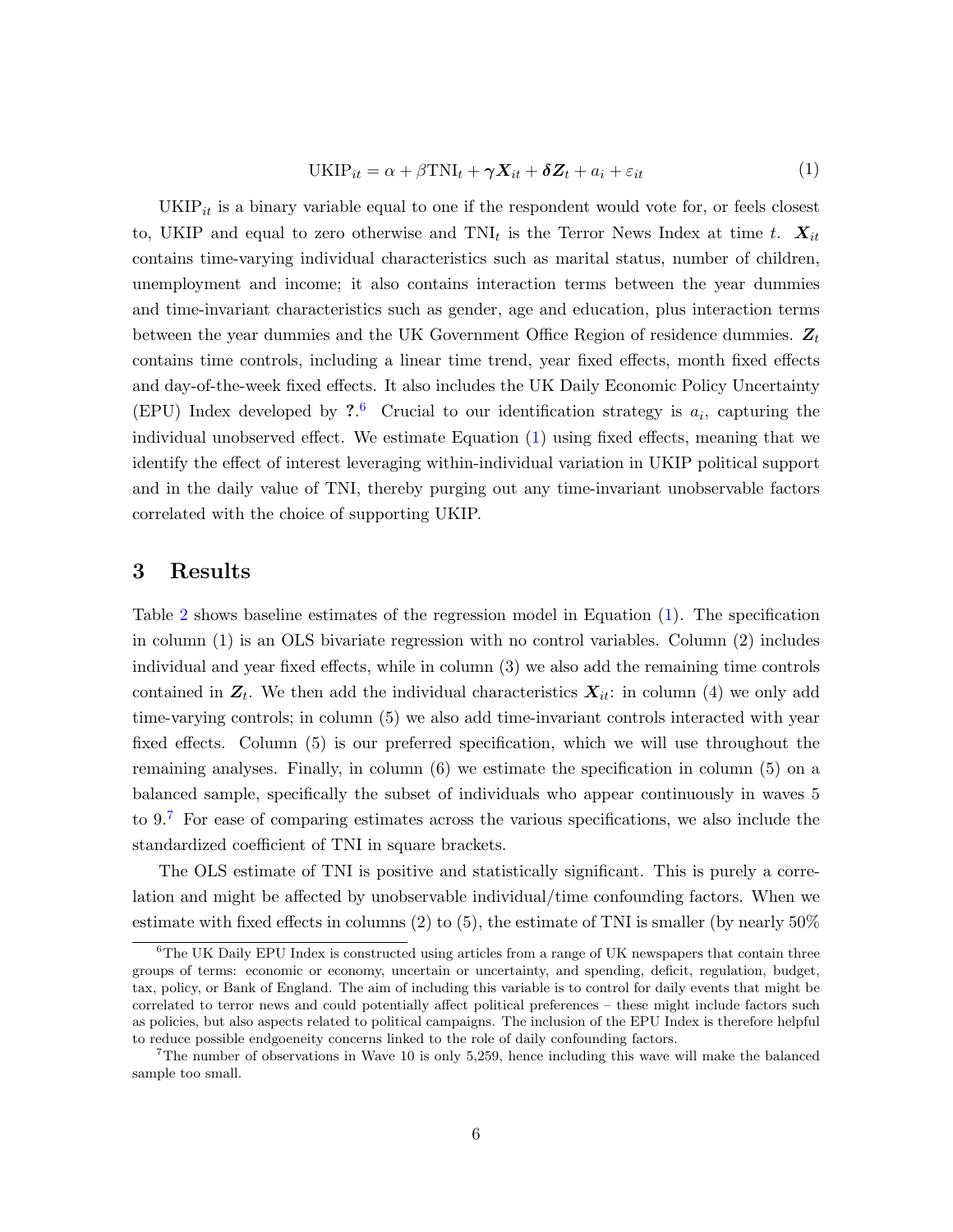#### Table 2: Effect of the Terror News Index on UKIP support

<span id="page-6-0"></span>

|                                             | (1)                  | (2)          | (3)       | (4)          | (5)       | (6)       |
|---------------------------------------------|----------------------|--------------|-----------|--------------|-----------|-----------|
| Terror News Index                           | $.574***$            | $.311**$     | $.331***$ | $.329***$    | $.325***$ | $.365***$ |
|                                             | (.124)               | (.124)       | (.126)    | (.126)       | (.126)    | (.168)    |
|                                             | $\left[ .014\right]$ | [.008]       | [.008]    | [.008]       | [.008]    | [.009]    |
| Married $(D)$                               |                      |              |           | $.011**$     | .005      | $-.004$   |
|                                             |                      |              |           | (.005)       | (.005)    | (.007)    |
| Number of Children                          |                      |              |           | $-.000$      | $-.002$   | $-.002$   |
|                                             |                      |              |           | (.002)       | (.002)    | (.003)    |
| Unemployed $(D)$                            |                      |              |           | $.012**$     | $.011**$  | $.013*$   |
|                                             |                      |              |           | (.005)       | (.005)    | (.007)    |
| Monthly Income (log $\mathcal{L}$ )         |                      |              |           | $.001*$      | .000      | .001      |
|                                             |                      |              |           | (.001)       | (.001)    | (.001)    |
| Live in Rural Areas $(D)$                   |                      |              |           | $-.000$      | $-.003$   | .004      |
|                                             |                      |              |           | (.008)       | (.008)    | (.010)    |
| Individual and Year F.E.                    |                      | $\checkmark$ | ✓         | $\checkmark$ |           |           |
| <b>Additional Time Controls</b>             |                      |              |           | √            |           |           |
| Additional Individual and Regional Controls |                      |              |           |              |           |           |
| <b>Balanced Sample</b>                      |                      |              |           |              |           | ✓         |
| N. Obs.                                     | 106,824              | 106,824      | 106,824   | 106,824      | 106,824   | 52,084    |
| N. Indiv.                                   |                      | 38,776       | 38,776    | 38,776       | 38,776    | 13,021    |
| $R^2$                                       | .00                  | .02          | .02       | .02          | .03       | .03       |

Source: Understanding Society: Waves 5/6/7/9/10. UK Data Service. SN: 6614, http://doi.org/10.5255/UKDA-SN-6614-15. Standard errors are clustered at the individual level. Standardized estimates are presented in square brackets.

The dependent variable is a binary variable equal to 1 if an individual supports or would vote for UKIP, and equal to 0 if they support or would vote for other parties or would not vote for any party (see text for detail).

Terror News Index is the daily number of headlines about the Syrian crisis that mention ISIS/terror over the daily number of headlines. The Index refers to the day before individuals are interviewed.

Column (1) is a bivariate least squares regression. Columns (2)-(5) are fixed effect regressions including individual and year fixed effects.

Column (4) includes only the subsample individuals who appear in all waves 5, 6, 7 and 9.

Additional Time Controls includes a linear time trend, indicators for month and day of the week, and the Economic Policy Uncertainty Index.

Additional Individual and Regional include: gender  $\times$  year fixed effects; age  $\times$  year fixed effects; education  $\times$  year and region  $\times$  year fixed effects.<br>
<sup>∗</sup> *p* < 0.10.; <sup>\*</sup> *r* < 0.05.; <sup>\*\*\*</sup> *p* < 0.01.

in terms of standardized size), but still positive and statistically significant. The coefficient 0.325 in column (5) can be interpreted as follows: an interquartile increase of TNI (corresponding to a change between 0 and 0.0066) would result in a  $3.6\%$  increase of the probability of supporting UKIP (from 0.0587 to 0.0608). An alternative way to interpret our result is to calculate the difference in UKIP support corresponding to the highest and lowest values of TNI (0.053 and 0, respectively). The highest recorded value of TNI corresponds to news recorded on November  $19^{th}$  2015 and related to ISIS terror attacks in Paris. The change in TNI from the lowest to the highest value leads to an increase in UKIP support from 0.0587 to 0.0759 (corresponding to about 26.5% of the mean value of 0.06).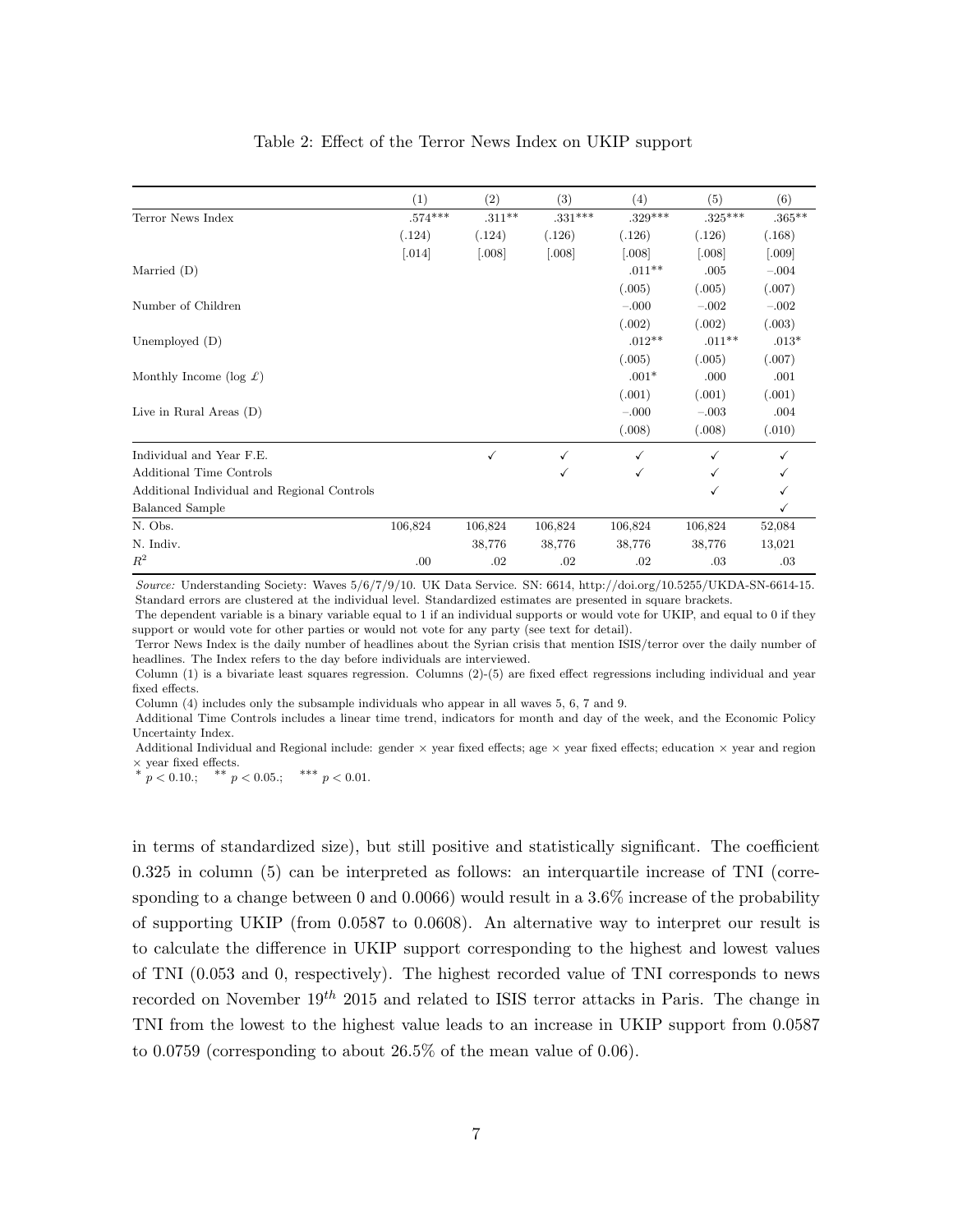Results in Table [2](#page-6-0) refer to the representative individual in the sample; however, there are substantial differences depending on individuals' characteristics. Figure [2](#page-7-0) shows the results of our heterogeneity analysis, where we estimate our preferred specification on subgroups defined on selected individual characteristics. For example, the estimated effect for individuals aged above 65 and born in the UK is 0.887, more than double the baseline. For this subgroup, an interquartile increase of TNI would make the probability of supporting UKIP going from 0.0892 to 0.0951  $\%$  – a 6.6% increase. The estimated effect is particularly large (1.962) on the subgroup of low educated unemployed males, albeit the estimate is significant at 10% level, most likely due to the small sample size of this subgroup.



Figure 2: Heterogeneity Analysis

<span id="page-7-0"></span>

Source: Understanding Society: Waves  $5/6/7/9/10$ . UK Data Service. SN: 6614, http://doi.org/10.5255/UKDA-SN-6614-15.

The figure shows the point estimates and 95% confidence intervals of the regression column (5) of Table [2](#page-6-0) different subsamples. The dashed line represents the point estimate from column (5) of Table [2.](#page-6-0) Low Education includes individuals with GCSE or other qualifications and individuals with no or missing qualifications. Unemployed includes individuals who report being unemployed at least once in the sampled period.

Appendix A contains additional results that provide further support to our benchmark findings. Table [A2](#page-10-0) provides results from modelling the probability of supporting other parties; Table [A3](#page-11-0) and Table [A4](#page-13-0) provide results of specifications using alternative definitions of TNI and UKIP political support, respectively; Table [A4](#page-13-0) explores the sensitivity to the timing of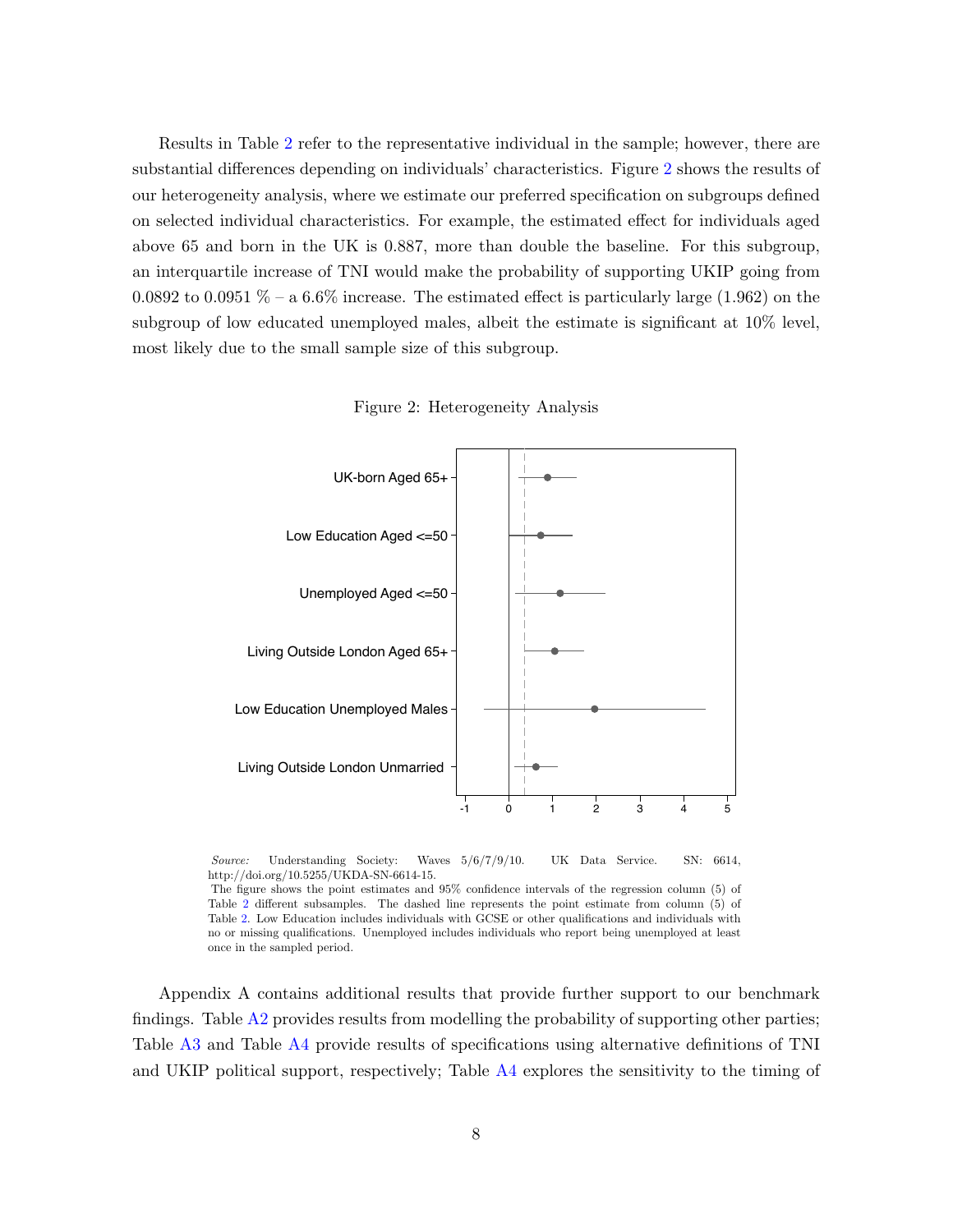the news, testing for potential role of leads and lags of TNI; Figure [A1](#page-16-0) presents the results of a randomization inference exercise; Table [1](#page-3-0) provides descriptive evidence on how political intentions map into actual voting. Appendix B includes a description about the derivation of the sample and the construction of the variables.

# 4 Conclusions

Our paper sheds light on the role of media in influencing public opinions and voting behavior. Previous evidence based on ? shows that the public associate terrorism with Syrian refugees. ? and ? show that voters' anti-immigrant attitudes are driven by the physical presence of refugees. Our study provides novel suggestive evidence that news themselves can increase support for right-wing populism. One avenue for further research would be the study of the potential mechanisms through which news influence political support, including news' tone and bias, and trust in media.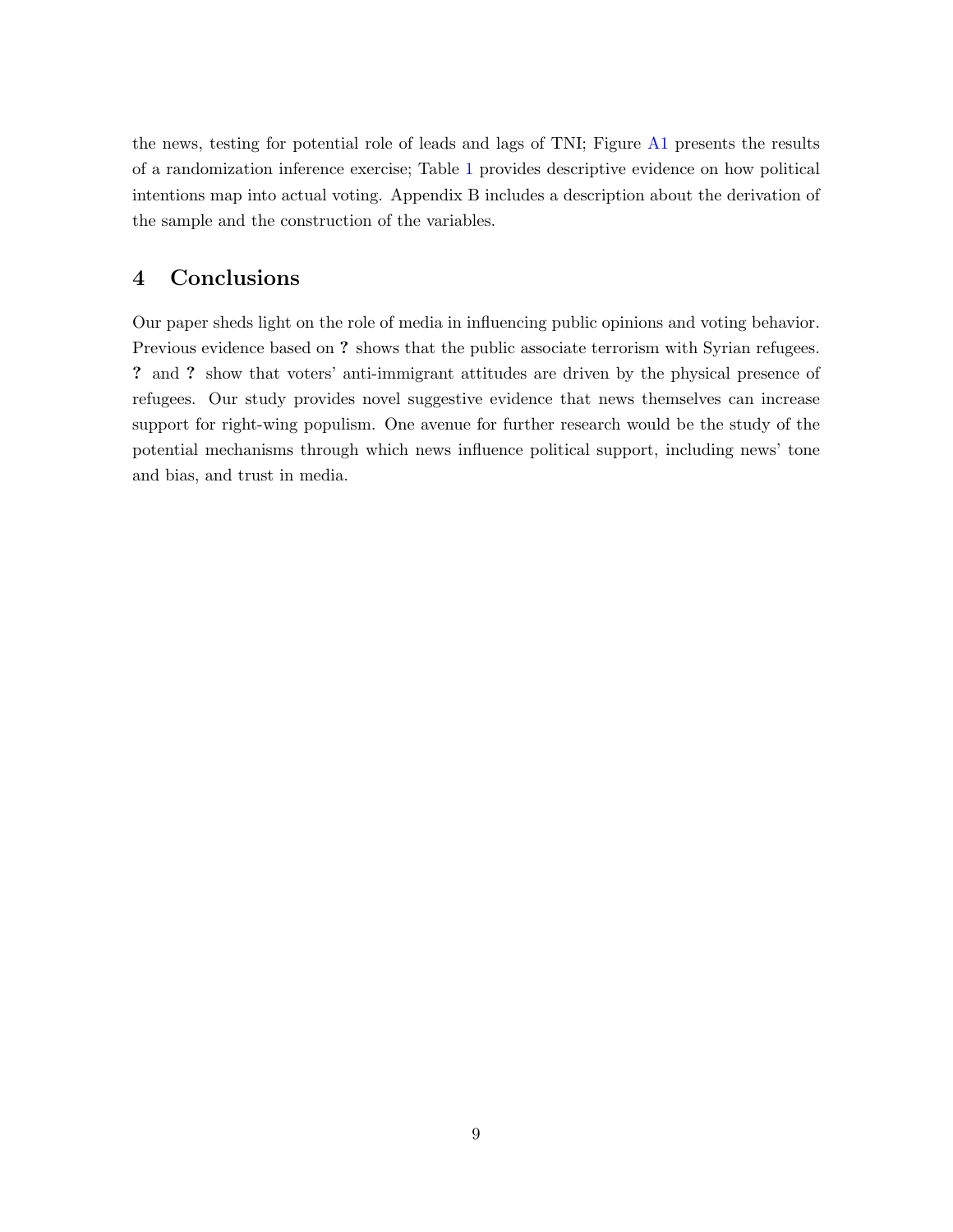# Appendix A

| Year<br><i>Wave</i> | 2013  | 2014  | 2015  | 2016                   | 2017  | 2018  | 2019 |
|---------------------|-------|-------|-------|------------------------|-------|-------|------|
|                     |       |       |       | <b>Full Sample</b>     |       |       |      |
| 5                   | 14343 | 12393 | 896   |                        |       |       |      |
| 6                   |       | 12649 | 10308 | 812                    |       |       |      |
| 7                   |       |       | 12507 | 12407                  | 1106  |       |      |
| 9                   |       |       |       |                        | 12094 | 10878 | 1172 |
| 10                  |       |       |       |                        |       |       | 5259 |
|                     |       |       |       | <b>Balanced Sample</b> |       |       |      |
| 5                   | 7127  | 5493  | 401   |                        |       |       |      |
| 6                   |       | 7257  | 5374  | 390                    |       |       |      |
| 7                   |       |       | 7162  | 5470                   | 389   |       |      |
| 9                   |       |       |       |                        | 7163  | 5377  | 481  |

Table A1: Structure of the Sample

Source: Understanding Society: Waves 5/6/7/9/10. UK Data Service. SN: 6614, http://doi.org/10.5255/UKDA-SN-6614-15.

The table shows the cross-sectional sample in each wave, both for the full and balanced samples. The size of the full sample is 106,824 and of the balanced sample is  $52,084$ .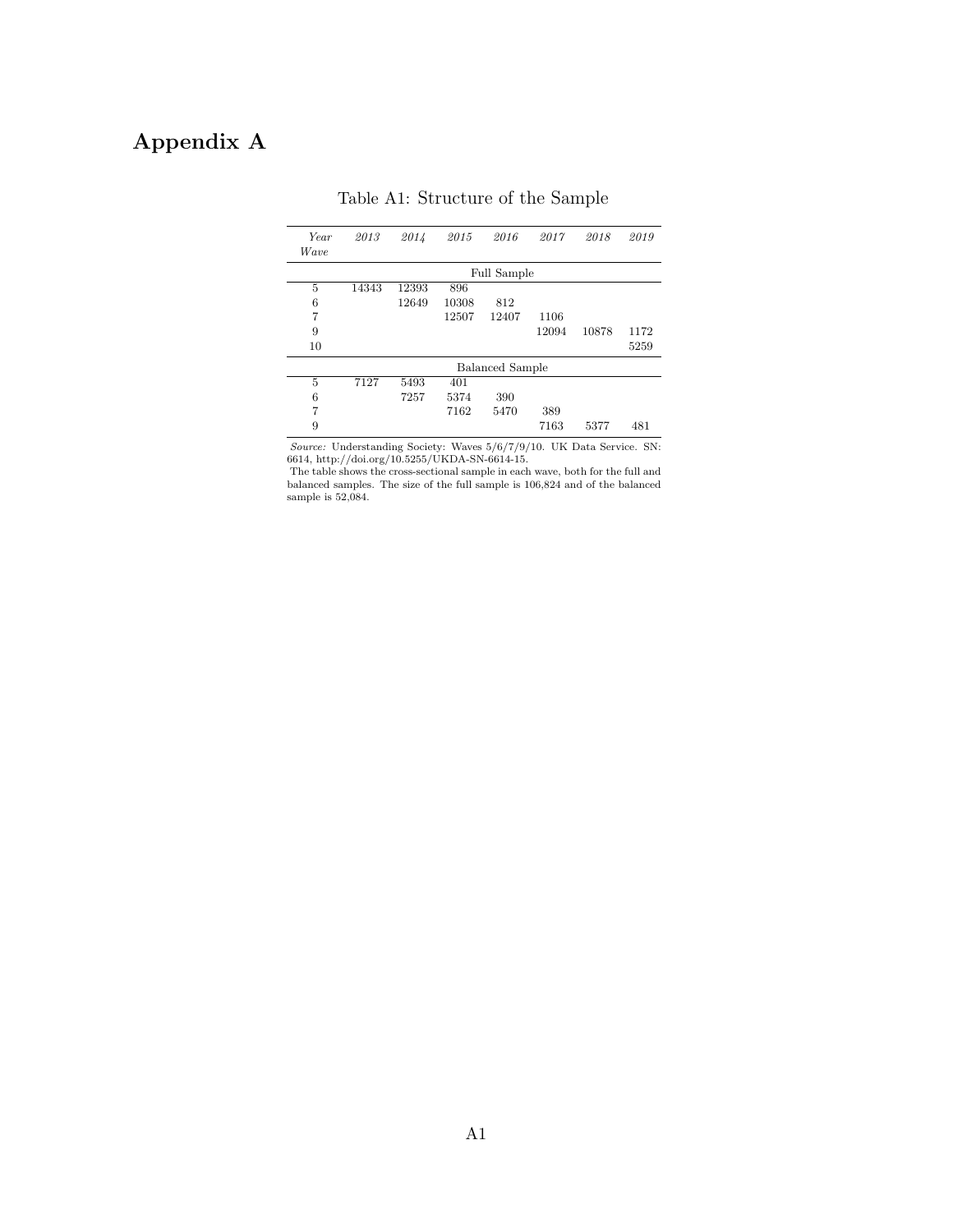<span id="page-10-0"></span>

|                   | UKIP      | Conservative | Labour    | Lib. Dem. | Other     | No Party  |
|-------------------|-----------|--------------|-----------|-----------|-----------|-----------|
| Terror News Index | $.325***$ | $.384**$     | $-.375*$  | .141      | $-.107$   | $-.397**$ |
|                   | (0.126)   | (.179)       | (.197)    | (124)     | (0.128)   | .181)     |
|                   | .008]     | 0.005        | $[-.005]$ | 003       | $[-.003]$ | $[-.006]$ |
| N. Obs.           | 106,824   | 106,824      | 106,824   | 106,824   | 106,824   | 106,824   |
| N. Indiv.         | 38,776    | 38,776       | 38,776    | 38,776    | 38,776    | 38,776    |
| $R^2$             | .03       | .03          | .01       | .02       | .02       | .02       |

Table A2: Effect of the Terror News Index on Party Support

Source: Understanding Society: Waves 5/6/7/9/10. UK Data Service. SN: 6614, http://doi.org/10.5255/UKDA-SN-6614-15.

Standard errors are clustered at the individual level. Standardized estimates are presented in square brackets.

The dependent variable is a binary variable equal to 1 if an individual supports or would vote for UKIP, and equal to 0 if they support or would vote for other parties or would not vote for any party (see text for detail).

Terror News Index is the daily number of headlines about the Syrian crisis that mention ISIS/terror over the daily number of headlines. The Index refers to the day before individuals are interviewed. All regressions include the controls of column (5) of Table [2.](#page-6-0)

\*  $p < 0.10$ .; \*\*  $p < 0.05$ .; \*\*\*  $p < 0.01$ .

In Table [A2,](#page-10-0) we model the probability of supporting any political party by estimating linear probability models along the lines of Equation [\(1\)](#page-5-0), using our preferred specification in column (5) of Table [2.](#page-6-0) There are two key results: first, an increase in the exposure to terror news increase supports also for the Conservative party, although the size of impact, as measured by the standardized coefficient, is somewhat smaller. Second, the increased political support for UKIP and the Conservative comes at the expenses of individuals withdrawing their support to the Labor party, but also draws consensus from individuals who did not express a preference for any political party.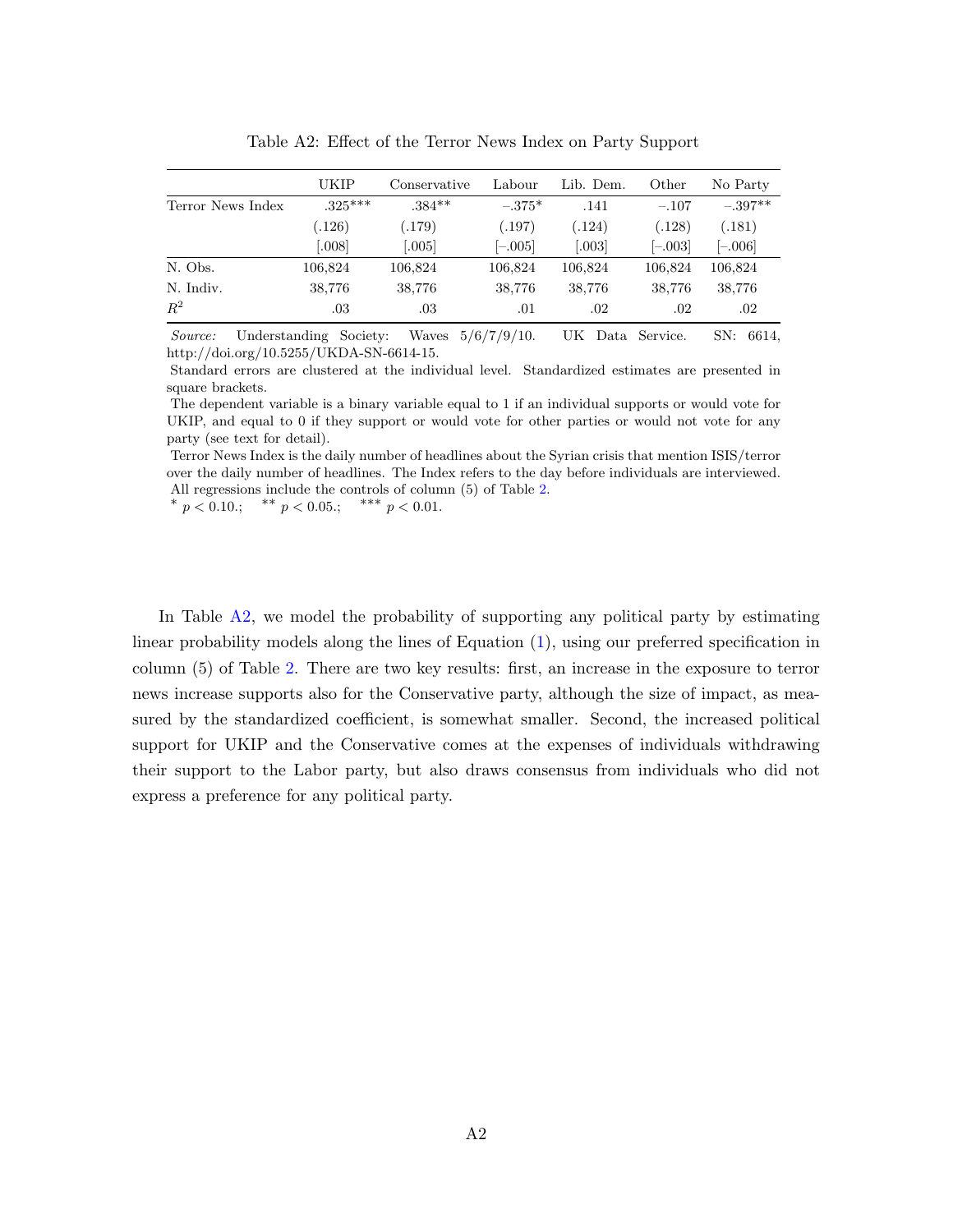### Table A3: Robustness: Alternative definitions of TNI

<span id="page-11-0"></span>

|                                               | (1)      | (2)                   | (3)                  | (4)                  | (5)       | (6)                  |
|-----------------------------------------------|----------|-----------------------|----------------------|----------------------|-----------|----------------------|
| Terror News Index - No Extreme Values         | $.366**$ |                       |                      |                      |           |                      |
|                                               | (.150)   |                       |                      |                      |           |                      |
|                                               | [.008]   |                       |                      |                      |           |                      |
| Terror News Index                             |          | $.404***$             |                      |                      |           |                      |
|                                               |          | (.138)                |                      |                      |           |                      |
|                                               |          | $\left[ .010 \right]$ |                      |                      |           |                      |
| Salient Events (D)                            |          | $-.001$               |                      |                      |           |                      |
|                                               |          | (.002)                |                      |                      |           |                      |
|                                               |          | $[-.002]$             |                      |                      |           |                      |
| Terror News Index $\times$ Salient Events (D) |          | $-.337$               |                      |                      |           |                      |
|                                               |          | (.300)                |                      |                      |           |                      |
| Terror News Index - All Terror News           |          |                       | $.140***$            |                      |           |                      |
|                                               |          |                       | (.038)               |                      |           |                      |
|                                               |          |                       | $\left[ .012\right]$ |                      |           |                      |
| Terror News Index - N. Terror News            |          |                       |                      | $.005***$            | $.005***$ |                      |
|                                               |          |                       |                      | (.001)               | (.001)    |                      |
|                                               |          |                       |                      | $\left[ .013\right]$ | [.014]    |                      |
| N. Headlines                                  |          |                       |                      |                      | $.017***$ |                      |
|                                               |          |                       |                      |                      | (.005)    |                      |
|                                               |          |                       |                      |                      | $[.012]$  |                      |
| Terror News Index - Binary Variable           |          |                       |                      |                      |           | $.006***$            |
|                                               |          |                       |                      |                      |           | (.002)               |
|                                               |          |                       |                      |                      |           | $\left[ .013\right]$ |
| N. Obs.                                       | 105,813  | 106,824               | 106,824              | 106,824              | 106,824   | 106,824              |
| N. Indiv.                                     | 38,729   | 38,776                | 38,776               | 38,776               | 38,776    | 38,776               |
| $\mathbb{R}^2$                                | .03      | .03                   | .03                  | .03                  | .03       | .03                  |

Source: Understanding Society: Waves 5/6/7/9/10. UK Data Service. SN: 6614, http://doi.org/10.5255/UKDA-SN-6614-15 and The Global Terrorism Database (GTD)

Standard errors are clustered at the individual level. Standardized estimates are presented in square brackets.

The dependent variable is a binary variable equal to 1 if an individual supports or would vote for UKIP, and equal to 0 if they support or would vote for other parties or would not vote for any party (see text for detail).

Terror News Index is the daily number of headlines about the Syrian crisis that mention ISIS/terror over the daily number of headlines. The Index refers to the day before individuals are interviewed.

All regressions include the controls of column (5) of Table [2.](#page-6-0)

Column (1): Terror News Index – No Extreme Values is the Terror News Index in column(5) of Table [2,](#page-6-0) excluding the top 1% of the values of the index.

Column (2): Salient Events is the number of terror events linked to ISIS that took place in Syria as reported from the Global Terrorism Database (GTD).

Column (3): Terror News Index – All news is the lagged daily number of headlines about all ISIS/terror (not just related to the Syrian crisis) over the daily number of headlines.

Columns (4) and (5): Terror News Index – N. Terror News is the lagged (log) daily number of headlines about the Syrian crisis that mention ISIS/terror (i.e., the numerator of TNI). Column (4) also includes All Headlines, which is the lagged (log) daily number of all headlines (i.e., the denominator of TNI).

Column (6): Terror News Index – Binary Variable is a binary variable equal to 1 for positive values of TNI, and 0 otherwise.<br>
\* p < 0.10.; \*\* p < 0.05.; \*\*\* p < 0.01.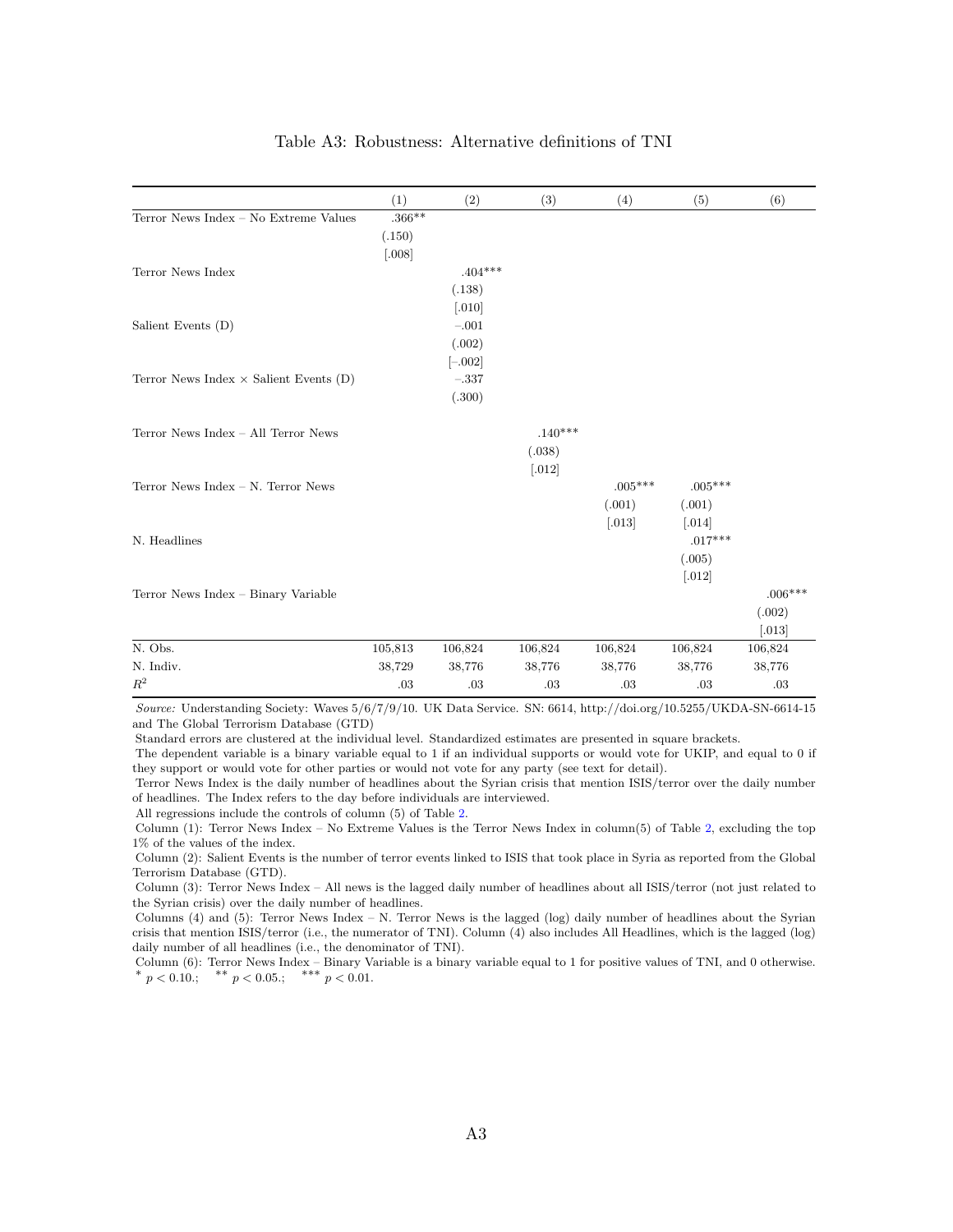In Table [A3,](#page-11-0) we provide results of regression analyses using alternative definitions of TNI. In column ([1](#page-0-0)) we exclude extreme values of TNI, specifically the top  $1\%$ <sup>1</sup>. This tests aims at understanding whether our results are driven by unusually large values of TNI. The estimates suggest that this is not the case. On a similar vein, in column (2) we explore the importance of salient events related to ISIS/terror. To do so, we access data from the GTD – Global Terrorism Database (https://www.start.umd.edu/gtd/) which covers information on terrorists attacks for nearly all countries in the world. Using the GTD, we define a dummy variable "Salient Events" equals to one if at least one terror attack perpetrated by ISIS took place in Syria on a date covered by our sample and 0 otherwise. We then interact this dummy variable with the TNI. The rationale of this test is the following: the TNI covers all news pertaining to ISIS/terror in the context of Syria or the Syrian refugee crisis. As a result, there could be media coverage on terror even on days when there is no actual terror attack or other event taking place in Syria.<sup>[2](#page-0-0)</sup> If the impact of TNI on UKIP support was driven solely by the media coverage of terror attacks, one would expect the interaction between TNI and the Salient Events dummy to be statistically significant. The results in column (2) suggest otherwise. Moreover, the main effect of the Salient Events is also insignificant. This suggests that our estimated effect is driven by media representation of the terror-related events, rather than the events themselves.

In column (3), we extend the definition of terror news (i.e., the numerator of TNI) to all headlines that are related to ISIS/terror but within any context, and not just restricted to the Syrian crisis. The estimate is positive and statistically significant, with a standardized size effect that is slightly larger than the baseline estimates. In columns (4) and (5), we use the log number of terror news as key explanatory variable. The difference between the two specifications is that in column (4) we also include the log number of all headlines (i.e., the denominator of TNI) as explanatory variable. The estimate of terror news is statistically significant in both specifications. From the results in column (4) it transpires that also all headlines are positively related to UKIP support; importantly, however, the coefficient on terror news is very similar across the two specifications, suggesting that the impact of "all news" is not what is driving the impact of the terror news. In column (6) we use a binary definition for the TNI, namely a dummy variable equal to 1 for days when there is at least one terror news and 0 otherwise. The estimate is consistent with our baseline analysis. It also provides an immediate interpretation of the impact of terror news: the probability of supporting UKIP increases by 0.6 percentage points in days when there are terror news, when compared to days when there are no such news.

<sup>&</sup>lt;sup>1</sup>Excluding the top 5% of TNI produces a coefficient estimate of 0.703 with a standard error of 0.209,  $N=101.416$ .

<sup>2</sup>This can be readily observed in our data, since news on terror appear in about 49% of the dates in our sample, while there are terror attacks in only 19% of the dates.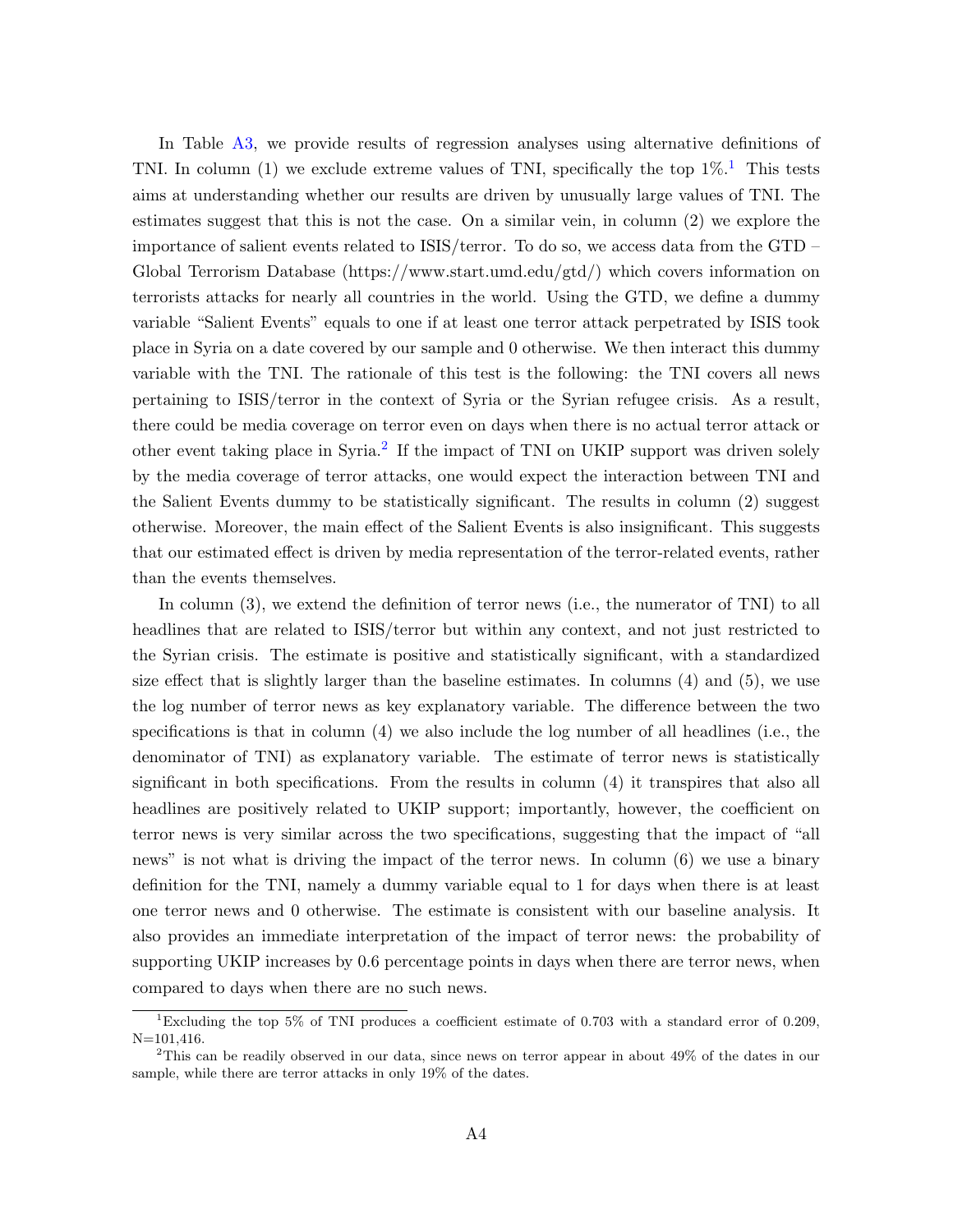|                   | Closest   | Vote     | Including | Until                |
|-------------------|-----------|----------|-----------|----------------------|
|                   | To        | Tomorrow | Other     | <b>Brexit</b>        |
| Terror News Index | $.316***$ | .282     | $.211*$   | $.443**$             |
|                   | (.125)    | (.279)   | (.124)    | (.172)               |
|                   | [.008]    | [.006]   | [.005]    | $\left[ .011\right]$ |
| N. Obs.           | 63,747    | 46,086   | 184,136   | 70,233               |
| N. Indiv.         | 26,601    | 24,999   | 48,110    | 33,688               |
| $R^2$             | .02       | .04      | .03       | .01                  |

<span id="page-13-0"></span>Table A4: Robustness: Alternative Definitions of UKIP Support

Source: Understanding Society: Waves  $5/6/7/9/10$ . UK Data Service. SN: 6614, http://doi.org/10.5255/UKDA-SN-6614-15.

Standard errors are clustered at the individual level. Standardized estimates are presented in square brackets.

Vote Tomorrow: The dependent variable is a binary variable equal to 1 if an individual replies UKIP to the question 'Party which would vote for tomorrow' and 0 otherwise.

Closest To: The dependent variable is a binary variable equal to 1 if an individual replies UKIP to the question 'Which political party closest to' and 0 otherwise.

Including Other: The dependent variable is a binary variable equal to 1 if an individual supports or would vote for UKIP or for 'Other' party as defined in ? and 0 otherwise. The sample is extended to include also observations from wave 1 to 3.

Until Brexit: The regression model of column (5) of Table [2](#page-6-0) is performed on the subset of data that precede 23 June 2016.

Terror News Index is the daily number of headlines about the Syrian crisis that mention ISIS/terror over the daily number of headlines. The Index refers to the day before individuals are interviewed.

All regressions include the controls of column (5) of Table [2.](#page-6-0)

\*  $p < 0.10$ .; \*\*  $p < 0.05$ .; \*\*\*  $p < 0.01$ .

In Table [A4,](#page-13-0) we provide results of analyses using alternative definitions of UKIP support. In columns (1) and (2) we construct separate binary variables using the answers to the questions "which political party closest to" and "party would vote for tomorrow", respectively. The results are broadly consistent with the baseline definition of UKIP support, albeit results for the "party would vote for tomorrow" are not statistically significant. In column (3) the outcome is the probability of supporting UKIP or "Other" parties, i.e., a definition of rightwing support along the lines of ?. This allows us to include also observations from wave 1 to 3, when UKIP was not coded as a separate choice but conflated into the "Other" category. Results show that the effect is still positive, albeit the coefficient is smaller and only significant at the 10%. When restricting our analysis to the period 2013 to mid-2016, i.e., when the UK voted for leaving the EU, the impact of terror news is larger than the baseline.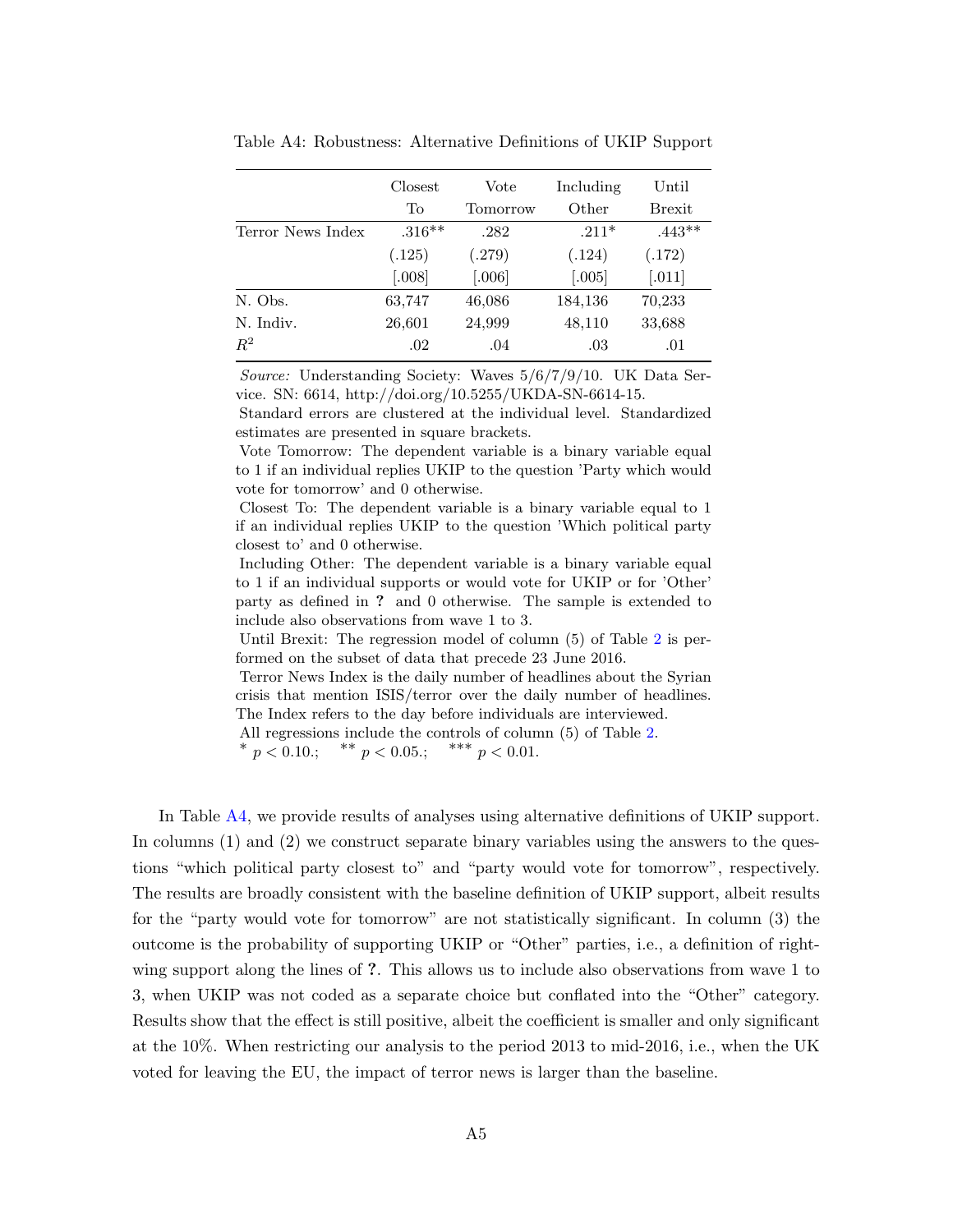<span id="page-14-0"></span>

|                         | Lags    |          |           |                      | Leads     |                      |                      |
|-------------------------|---------|----------|-----------|----------------------|-----------|----------------------|----------------------|
|                         | (1)     | (2)      | (3)       | (4)                  | (5)       | (6)                  | (7)                  |
| Terror News Index       | .173    | .135     | .137      |                      | $.359**$  | $.329**$             | $.305**$             |
|                         | (.150)  | (.152)   | (.153)    |                      | (.143)    | (.145)               | (.146)               |
|                         | [.004]  | [.003]   | [.003]    |                      | [.009]    | [.008]               | [.008]               |
| Terror News Index t-1   | $.291*$ | .172     | .175      |                      |           |                      |                      |
|                         | (.153)  | (.166)   | (.167)    |                      |           |                      |                      |
|                         | [.007]  | [.004]   | [.004]    |                      |           |                      |                      |
| Terror News Index t-2   |         | $.276*$  | $.285*$   |                      |           |                      |                      |
|                         |         | (.157)   | (.169)    |                      |           |                      |                      |
|                         |         | $[.007]$ | $[.007]$  |                      |           |                      |                      |
| Terror News Index t-3   |         |          | $-.020$   |                      |           |                      |                      |
|                         |         |          | (.156)    |                      |           |                      |                      |
|                         |         |          | $[-.000]$ |                      |           |                      |                      |
| Terror News Index t-7   |         |          |           | .178                 |           |                      |                      |
|                         |         |          |           | (.128)               |           |                      |                      |
|                         |         |          |           | $\left[ .004\right]$ |           |                      |                      |
| Terror News Index $t+1$ |         |          |           |                      | $-.071$   | $-134$               | $-158$               |
|                         |         |          |           |                      | (.146)    | (.161)               | (.161)               |
|                         |         |          |           |                      | $[-.002]$ | $[-.003]$            | $[-.004]$            |
| Terror News Index $t+2$ |         |          |           |                      |           | .157                 | .090                 |
|                         |         |          |           |                      |           | (.150)               | (.161)               |
|                         |         |          |           |                      |           | $\left[ .004\right]$ | $\left[ .002\right]$ |
| Terror News Index $t+3$ |         |          |           |                      |           |                      | .183                 |
|                         |         |          |           |                      |           |                      | (.147)               |
|                         |         |          |           |                      |           |                      | [.004]               |
| N. Obs.                 | 106,824 | 106,824  | 106,824   | 106,824              | 106,807   | 106,797              | 106,779              |
| N. Indiv.               | 38,776  | 38,776   | 38,776    | 38,776               | 38,775    | 38,774               | 38,773               |
| $R^2$                   | .03     | .03      | .03       | .03                  | .03       | .03                  | $.03\,$              |

Table A5: Lags and Leads of TNI

Source: Understanding Society: Waves  $5/6/7/9/10$ . UK Data Service. SN: 6614, http://doi.org/10.5255/UKDA-SN-6614-15 and The Global Terrorism Database (GTD)

Standard errors are clustered at the individual level. Standardized estimates are presented in square brackets. The dependent variable is a binary variable equal to 1 if an individual supports or would vote for UKIP, and equal to 0 if they support or would vote for other parties or would not vote for any party (see text for detail). Terror News Index is the daily number of headlines about the Syrian crisis that mention ISIS/terror over the daily number of headlines. The Index refers to the day before individuals are interviewed.

All regressions include the controls of column (5) of Table [2.](#page-6-0)

\*  $p < 0.10$ .; \*\*  $p < 0.05$ .; ∗∗∗ p < <sup>0</sup>.01.

In Table [A5,](#page-14-0) we explore the time impact of TNI. First, we test whether there is a time delay in the news effect (recall that TNI is already measured on the day before the interview). In columns (1), (2) and (3) we add, respectively, one, two and three lags of TNI. For all three specifications, we reject the null hypothesis that the contemporaneous and lagged TNI are jointly equal to 0. Having said that, results suggest that TNI might have a delayed effect, with the second lag having the largest coefficient. In column (4) we test the persistence of the news impact by testing a model that includes a 7-day lag of TNI. The coefficient, albeit positive, is small and statistically insignificant. The conclusion from this test is that terror news appear to have an immediate rather than a persistent impact on UKIP support, possibly consistent with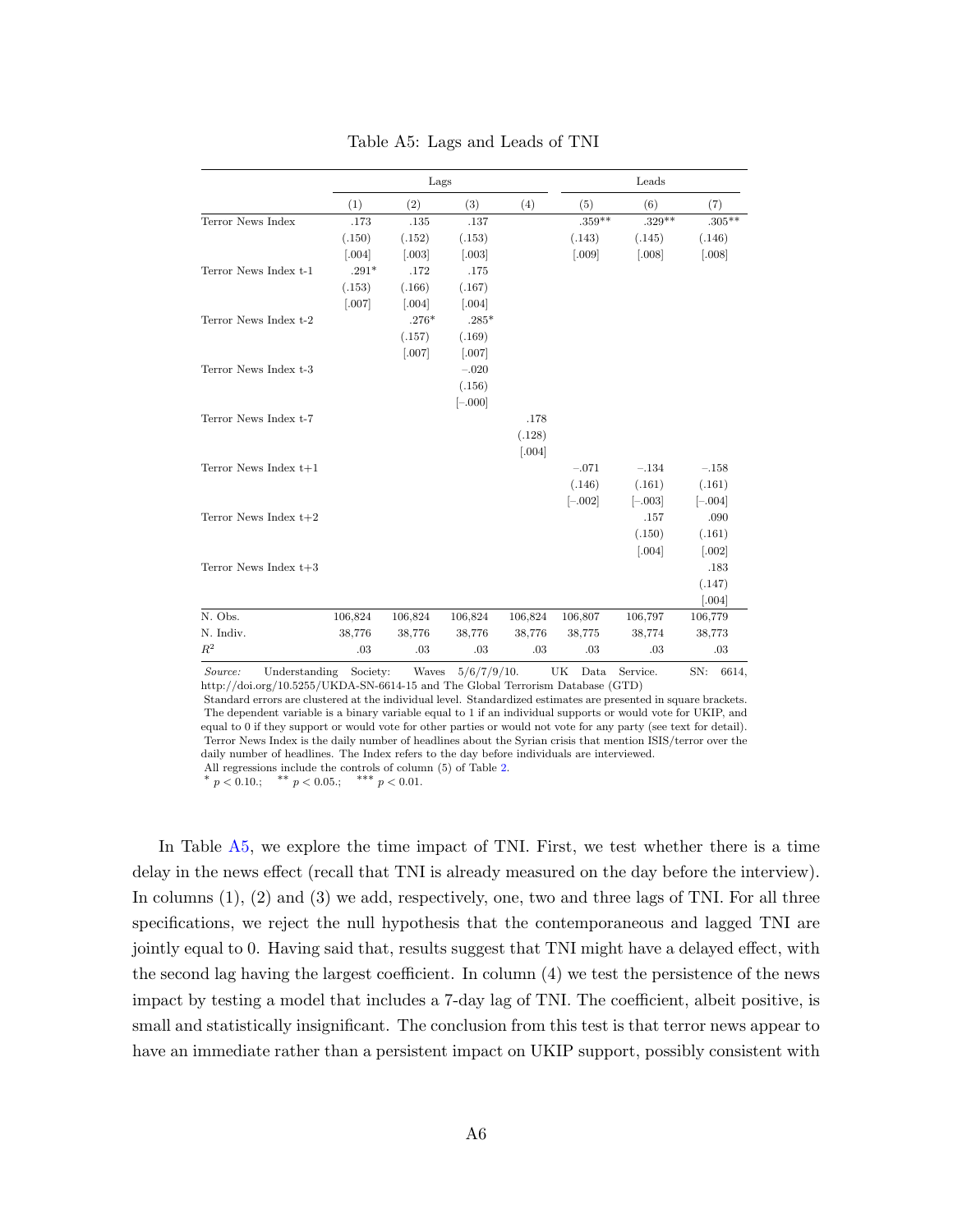some form of "availability heuristic" (?). Finally, we perform a falsification test. One would not expect the terror news that are in the "future" to impact today's political preferences. To test this, in columns (5), (6) and (7) where we add, respectively, one, two and three leads of TNI. The results show that none of the lead coefficients are statistically significant, suggesting that there should be no concern about potential reverse causality between UKIP support and TNI.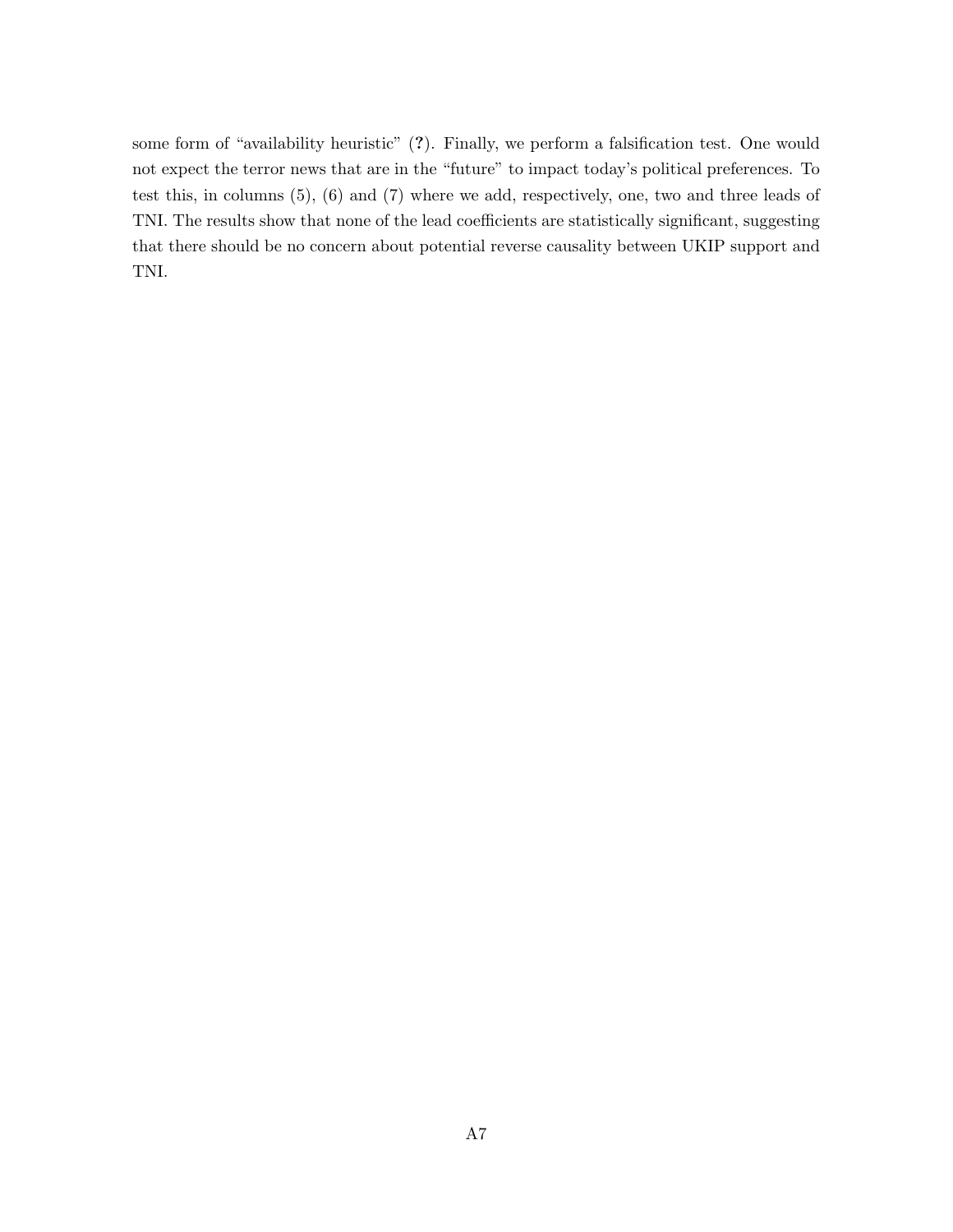

<span id="page-16-0"></span>

Source: Understanding Society: Waves 5/6/7/9/10. UK Data Service. SN: 6614, http://doi.org/10.5255/UKDA-SN-6614-15. The density represents coefficient estimates of the regression of column (5) of Table [2](#page-6-0) based on 1,000 permutations of the values of the Terror News Index. The vertical line corresponds to the estimate from column (5) of Table [2.](#page-6-0)

Figure [A1](#page-16-0) provides the results of randomization inference where we simulate the regression results of our baseline specification in col (5) of Table [2](#page-6-0) performing 1,000 random permutations of TNI. Under the null hypothesis of no effect, the random "assignments" of the terror news will inform us about how unusual our estimates are with respect to a reference distribution under our null hypothesis. Figure [A1](#page-16-0) shows the kernel density of the coefficient estimates of TNI of these 1,000 simulations. In only 5 of these 1,000 regressions the estimate of TNI is – in absolute value – larger than our baseline results. Under the null hypothesis that TNI has a non-zero impact on UKIP support, these results suggests a p-value of 6/1000=0.006.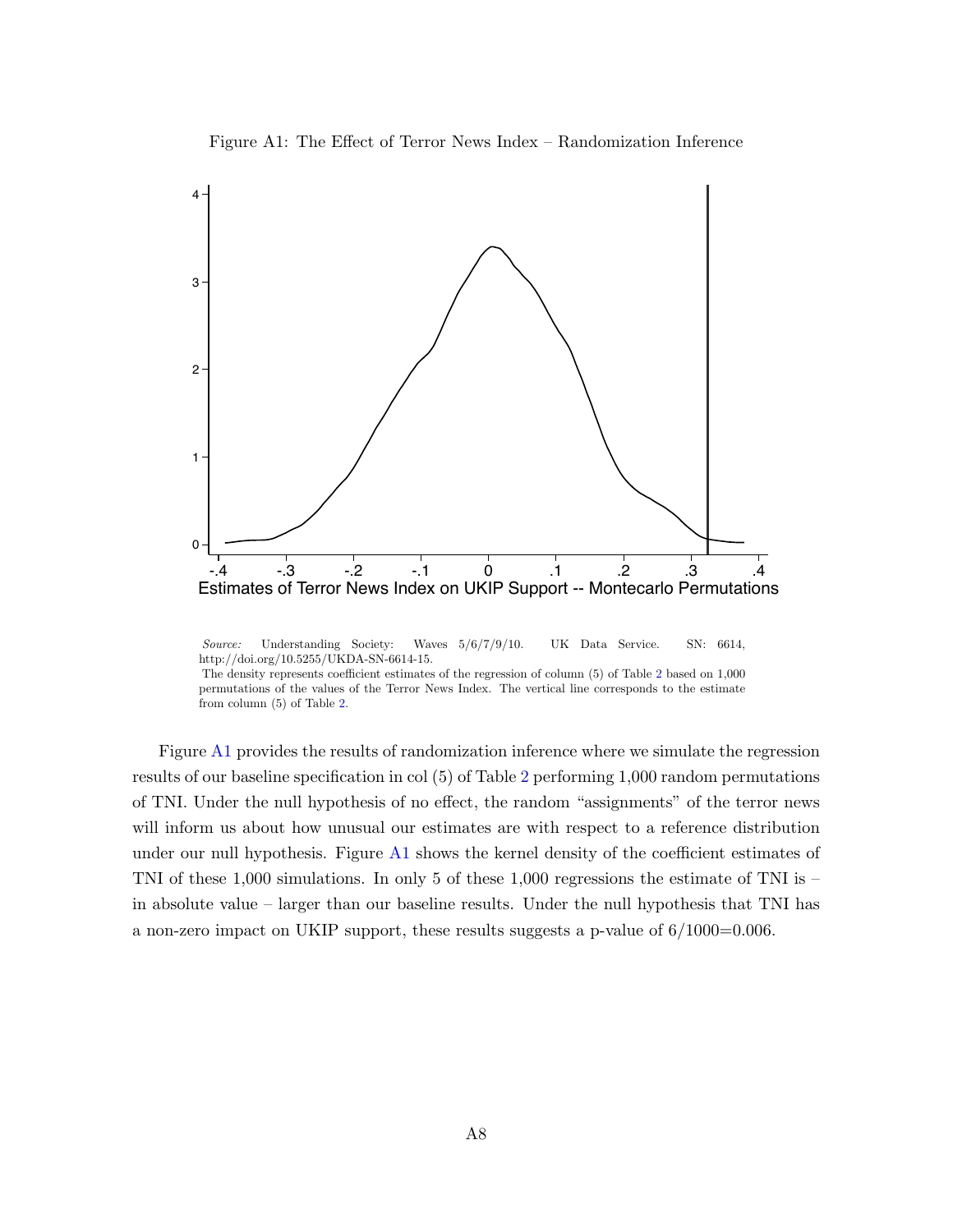<span id="page-17-0"></span>

|             | Actual Vote  |        |           |       |          |  |  |  |  |
|-------------|--------------|--------|-----------|-------|----------|--|--|--|--|
| <b>UKIP</b> | Conservative | Labour | Lib. Dem. | Other | No Party |  |  |  |  |
| 45.22       | 25.14        | 10.38  | 2.73      | 2.32  | 14.21    |  |  |  |  |
| 3.32        | 80.74        | 3.78   | 2.35      | 0.71  | 9.11     |  |  |  |  |
| 2.15        | 6.79         | 68.57  | 4.68      | 3.50  | 14.30    |  |  |  |  |
| 1.72        | 17.93        | 15.69  | 48.79     | 6.21  | 9.66     |  |  |  |  |
| 6.01        | 12.01        | 26.50  | 10.25     | 23.32 | 21.91    |  |  |  |  |
| 3.81        | 14.86        | 13.00  | 3.99      | 3.16  | 61.19    |  |  |  |  |
|             |              |        |           |       |          |  |  |  |  |

Table A6: Intended vs Actual Vote

Source: Understanding Society: Waves 5/6/7/9/10. UK Data Service. SN: 6614, http://doi.org/10.5255/UKDA-SN-6614-15.

The table shows the cross-tabulation of actual vote and intended vote, as percentage of the latter. The actual vote is based on the 2015 general election. The intended vote includes the latest expression of the intention preceding the general election of 2015. The sample size is 8, 749.

Our analysis measures UKIP support based on the questions "which political party closest to" and "party would vote for tomorrow", which we refer to as voting intentions. One of the reasons for using intentions instead of actual vote is that one can measure political preferences in each wave, while there are much less data on voting, since elections take place only every few years. It is still interesting, though, to explore how much intentions map into actual vote, and this is what we do in Table [A6.](#page-17-0) Intentions are measured in the last wave before the general election of 2015, while actual vote correspond to answers to the question "party voted for in last general election" and is measured in the earliest wave between 7 May 2015 and 8 June 2017 (i.e., in between the last two general elections). We focus on the 2015 general election as this was the time when UKIP had his largest electoral success. The table reports relative frequencies by row, namely, it shows the parties that were voted in 2015 for a given intention expressed before election. The tabulations show that 45% of UKIP supporters followed their intention of voting UKIP in the 2015 general election. The probability of "sticking" with their intentions is lower than that shown by supporters of the two major parties (Conservative and Labour), but not dissimilar to that of the Liberal Democrats.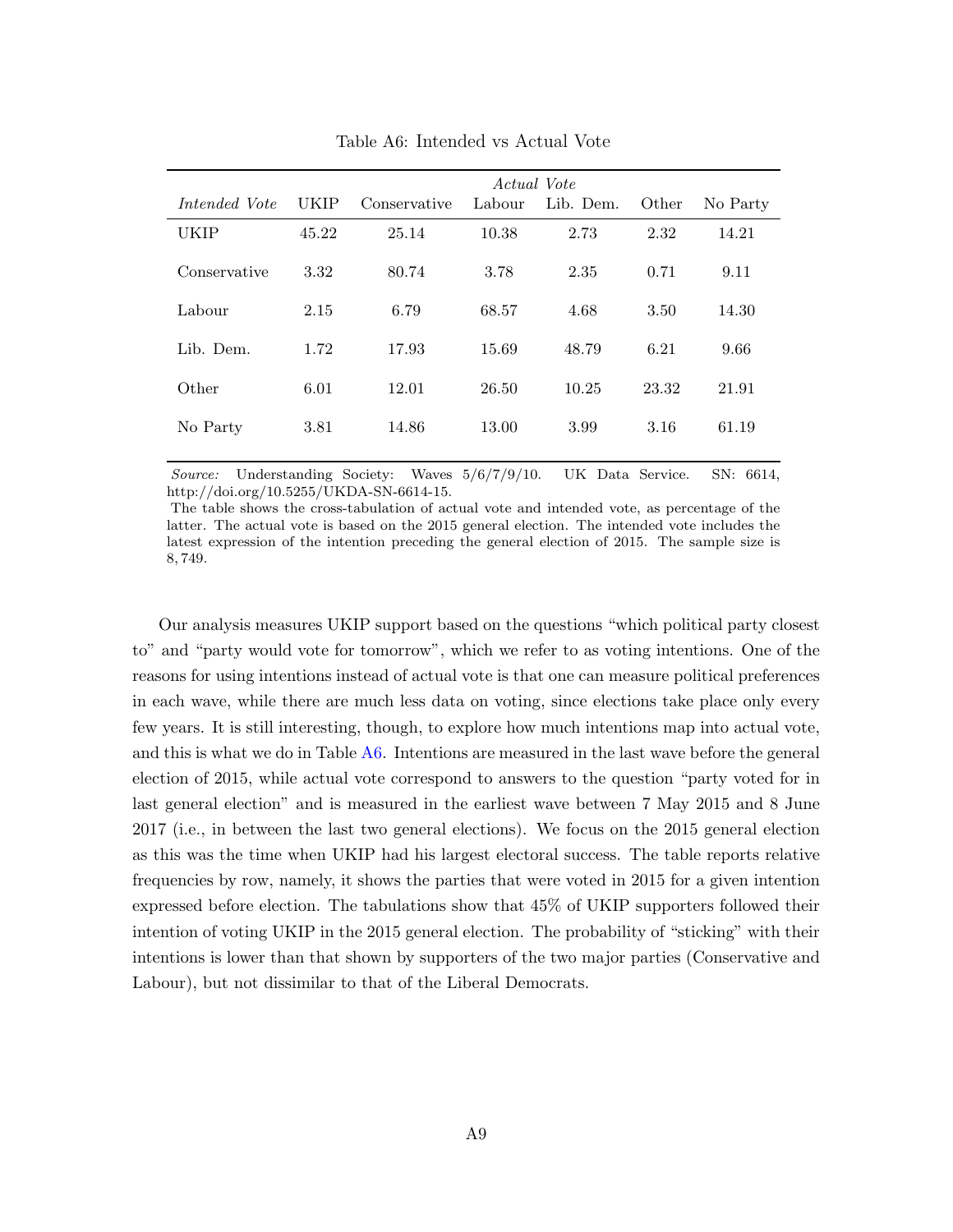# Appendix B: Data description and variable construction

### UKIP Support

The dependent variable of political support for UKIP is constructed from two variables of Understanding Society, vote3 and vote4. In vote3 respondents are asked "If there were to be a general election tomorrow, which political party do you think you would be most likely to support?", while in  $\textit{vote4}$  respondents are asked to specify "Which political party closest to". The binary variable for political support for UKIP takes the value of one if respondents choose UKIP as a response to either question. The variables votes and vote  $4$  are not asked in wave 8 of Understanding Society, hence this is excluded from our study. Furthermore, UKIP appears as a separate category in the study only from wave 5, therefore our main analysis excludes waves 1 to 4.

### Terror News Index

The main explanatory variable is constructed by web scraping of all online daily headlines and lead paragraphs of the main news pages of the BBC, the Guardian and the Daily Mail websites for the period 2013-2019. We access the archives of the news pages by making use of snapshots of the news pages through the Internet Archive ([https://web](https://web.archive.org).archive.org). From the daily articles, pooled from the three sources, we select headlines that have the following two sets of terms in the headline or the lead paragraph: "Syria(n)" or "refugee", and "IS(IS)", "ISIL", Islamic State" or "terror", which we refer to as terror news. We then sum the number of terror news for each day. The Terror News Index is defined as the proportion of the daily number of terror news relative to the total daily number of all news.

### Other Variables from Understanding Society

- Female  $(D)$  is derived from the variable  $sex\_dv$
- Age is derived from the variable  $age\_dv$
- Born in the UK (D) is derived from the variable it bornuk dv and is a dummy variable equal to one for the category "Born in the UK" and zero otherwise
- Married (D) is derived from the variable it marstat  $\Delta v$  and is a dummy variable equal to one for the categories "Married/Civil partner" and "Living as couple" and zero otherwise
- N. Children is derived from the variable *nchunder16*
- Educ: Degree (D) is derived from the variable higual dv and is a dummy variable equal to one for the categories "Degree" and "Other higher degree" and zero otherwise